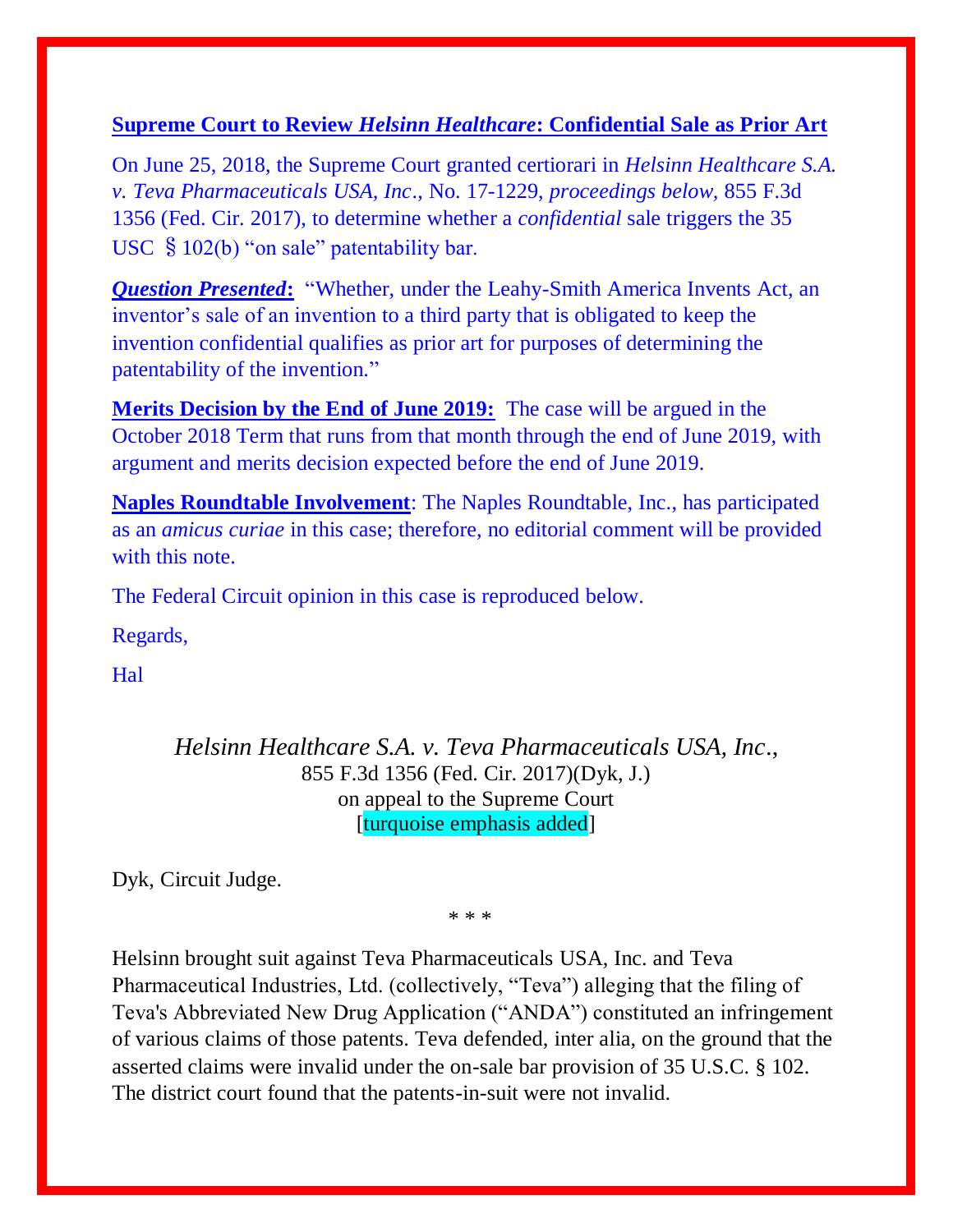With respect to three of the patents, which are governed by the pre-Leahy-Smith America Invents Act ("pre-AIA") version of [§ 102,](https://1.next.westlaw.com/Link/Document/FullText?findType=L&pubNum=1000546&cite=35USCAS102&originatingDoc=Ib18d09d02e9311e79de0d9b9354e8e59&refType=LQ&originationContext=document&transitionType=DocumentItem&contextData=(sc.Search)) the district court concluded that there was a commercial offer for sale before the critical date, but that the invention was not ready for patenting before the critical date. With respect to the fourth patent, which is governed by the AIA version of [§ 102,](https://1.next.westlaw.com/Link/Document/FullText?findType=L&pubNum=1000546&cite=35USCAS102&originatingDoc=Ib18d09d02e9311e79de0d9b9354e8e59&refType=LQ&originationContext=document&transitionType=DocumentItem&contextData=(sc.Search)) [Pub. L. No. 112-29,](https://1.next.westlaw.com/Link/Document/FullText?findType=l&pubNum=1077005&cite=UUID(I4EC254D0E2-C811E09C69A-E09CBDB48B5)&originatingDoc=Ib18d09d02e9311e79de0d9b9354e8e59&refType=SL&originationContext=document&transitionType=DocumentItem&contextData=(sc.Search))  [§ 3\(b\), 125 Stat. 284,](https://1.next.westlaw.com/Link/Document/FullText?findType=l&pubNum=1077005&cite=UUID(I4EC254D0E2-C811E09C69A-E09CBDB48B5)&originatingDoc=Ib18d09d02e9311e79de0d9b9354e8e59&refType=SL&originationContext=document&transitionType=DocumentItem&contextData=(sc.Search)) 285–86 (2011), the district court concluded that there was no commercial offer for sale because the AIA changed the relevant standard and that, in any event, the invention was not ready for patenting before the critical date.

We reverse. The asserted claims of the patents-in-suit were subject to an invalidating contract for sale prior to the critical date of January 30, 2002, and the AIA did not change the statutory meaning of "on sale" in the circumstances involved here. The asserted claims were also ready for patenting prior to the critical date.

### Background

Helsinn owns four patents, [U.S. Patent Nos. 7,947,724 \("'724 patent"\),](https://1.next.westlaw.com/Link/Document/FullText?findType=Y&serNum=2025341149&pubNum=0004074&originatingDoc=Ib18d09d02e9311e79de0d9b9354e8e59&refType=PA&docFamilyGuid=I93ce3799863c11e0af6af9916f973d19&originationContext=document&transitionType=DocumentItem&contextData=(sc.Search)) [7,947,725](https://1.next.westlaw.com/Link/Document/FullText?findType=Y&serNum=2025341194&pubNum=0004074&originatingDoc=Ib18d09d02e9311e79de0d9b9354e8e59&refType=PA&docFamilyGuid=I93ce3782863c11e0af6af9916f973d19&originationContext=document&transitionType=DocumentItem&contextData=(sc.Search))  [\("'725 patent"\),](https://1.next.westlaw.com/Link/Document/FullText?findType=Y&serNum=2025341194&pubNum=0004074&originatingDoc=Ib18d09d02e9311e79de0d9b9354e8e59&refType=PA&docFamilyGuid=I93ce3782863c11e0af6af9916f973d19&originationContext=document&transitionType=DocumentItem&contextData=(sc.Search)) [7,960,424 \("'424 patent"\),](https://1.next.westlaw.com/Link/Document/FullText?findType=Y&serNum=2025489000&pubNum=0004074&originatingDoc=Ib18d09d02e9311e79de0d9b9354e8e59&refType=PA&docFamilyGuid=Id996376d971611e0a34df17ea74c323f&originationContext=document&transitionType=DocumentItem&contextData=(sc.Search)) and [8,598,219 \("'219 patent"\)](https://1.next.westlaw.com/Link/Document/FullText?findType=Y&serNum=2032215801&pubNum=0004074&originatingDoc=Ib18d09d02e9311e79de0d9b9354e8e59&refType=PA&docFamilyGuid=Id5f746905df511e3bfb2e8ac5784b590&originationContext=document&transitionType=DocumentItem&contextData=(sc.Search)) (collectively, "the patents-in-suit"), directed to reducing the likelihood of CINV. CINV is a serious side [effect of chemotherapy](https://1.next.westlaw.com/Link/Document/FullText?entityType=disease&entityId=Ic3f3a0be475411db9765f9243f53508a&originationContext=document&transitionType=DocumentItem&contextData=(sc.Default)) treatment.

The use of [palonosetron](https://1.next.westlaw.com/Link/Document/FullText?entityType=gdrug&entityId=I3ab3654d475111db9765f9243f53508a&originationContext=document&transitionType=DocumentItem&contextData=(sc.Default)) to treat CINV was not new. Indeed, [U.S. Patent No.](https://1.next.westlaw.com/Link/Document/FullText?findType=Y&serNum=1993288851&pubNum=0004074&originatingDoc=Ib18d09d02e9311e79de0d9b9354e8e59&refType=PA&docFamilyGuid=I6ee6671072a611d7947cc0bc28d0837a&originationContext=document&transitionType=DocumentItem&contextData=(sc.Search))  [5,202,333 \("'333 patent"\)](https://1.next.westlaw.com/Link/Document/FullText?findType=Y&serNum=1993288851&pubNum=0004074&originatingDoc=Ib18d09d02e9311e79de0d9b9354e8e59&refType=PA&docFamilyGuid=I6ee6671072a611d7947cc0bc28d0837a&originationContext=document&transitionType=DocumentItem&contextData=(sc.Search)) taught that an intravenous formulation of [palonosetron](https://1.next.westlaw.com/Link/Document/FullText?entityType=gdrug&entityId=I3ab3654d475111db9765f9243f53508a&originationContext=document&transitionType=DocumentItem&contextData=(sc.Default)) is "useful in the prevention and treatment of emesis," ['333 patent,](https://1.next.westlaw.com/Link/Document/FullText?findType=Y&serNum=1993288851&pubNum=0004074&originatingDoc=Ib18d09d02e9311e79de0d9b9354e8e59&refType=PA&docFamilyGuid=I6ee6671072a611d7947cc0bc28d0837a&originationContext=document&transitionType=DocumentItem&contextData=(sc.Search)) col. 9 ll. 56–57, including "emesis induced by ... treatment for [cancer](https://1.next.westlaw.com/Link/Document/FullText?entityType=disease&entityId=Iaf34f5c3475411db9765f9243f53508a&originationContext=document&transitionType=DocumentItem&contextData=(sc.Default)) with ... chemotherapy," id. col. 10 ll. 7–9. The ['333 patent](https://1.next.westlaw.com/Link/Document/FullText?findType=Y&serNum=1993288851&pubNum=0004074&originatingDoc=Ib18d09d02e9311e79de0d9b9354e8e59&refType=PA&docFamilyGuid=I6ee6671072a611d7947cc0bc28d0837a&originationContext=document&transitionType=DocumentItem&contextData=(sc.Search)) is now expired. The patents-in-suit purport to disclose novel intravenous formulations using unexpectedly low concentrations of palonosetron that were not taught by the prior art. All four of the patents-in-suit claim priority to a provisional patent application filed on January 30, 2003. The critical date for the on-sale bar is one year earlier, January 30, 2002. The significance of the critical date is that a sale of the invention before that date can be invalidating.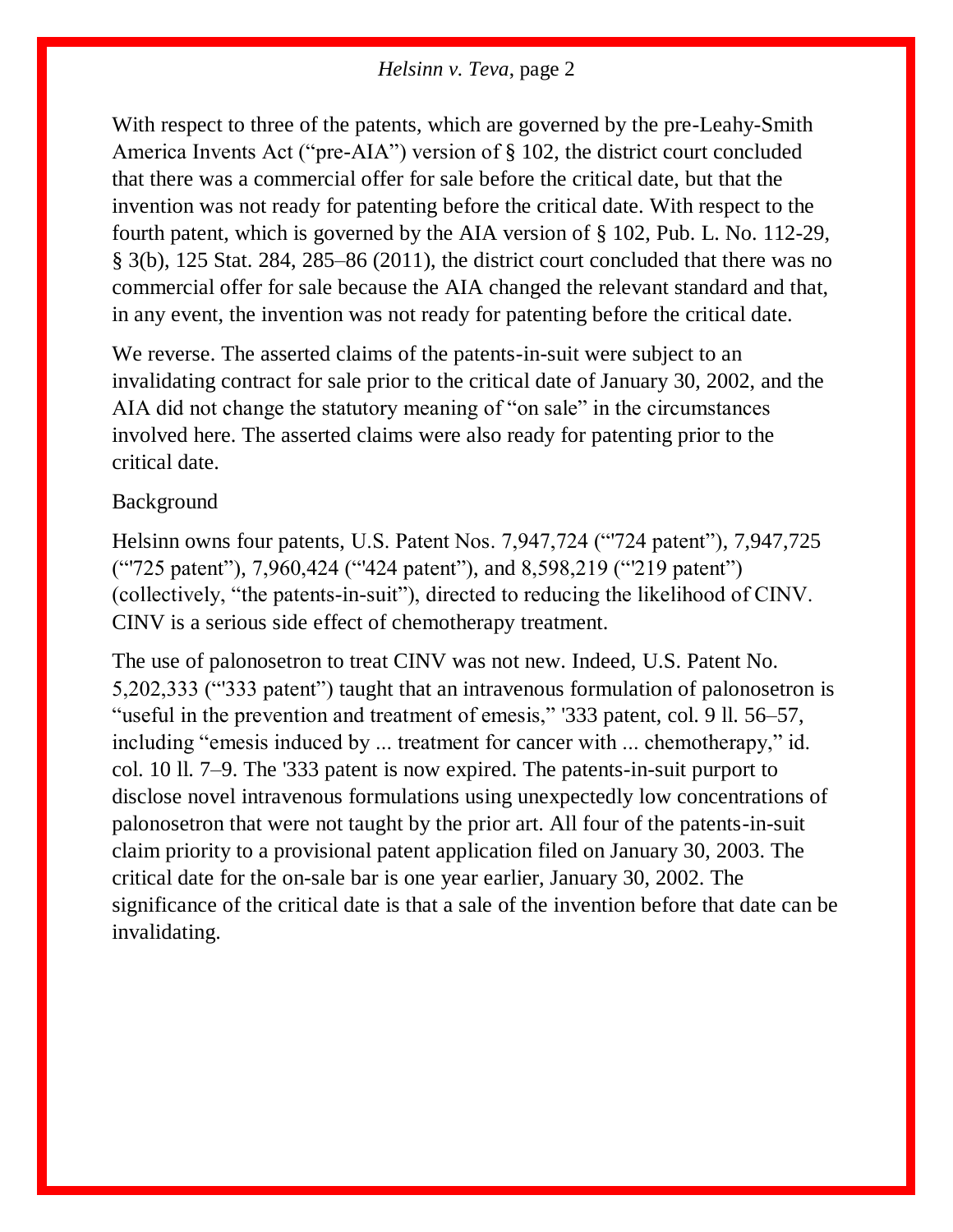Helsinn alleged infringement of claims 2 and 9 of the ['724 patent,](https://1.next.westlaw.com/Link/Document/FullText?findType=Y&serNum=2025341149&pubNum=0004074&originatingDoc=Ib18d09d02e9311e79de0d9b9354e8e59&refType=PA&docFamilyGuid=I93ce3799863c11e0af6af9916f973d19&originationContext=document&transitionType=DocumentItem&contextData=(sc.Search)) claim 2 of the ['725 patent,](https://1.next.westlaw.com/Link/Document/FullText?findType=Y&serNum=2025341194&pubNum=0004074&originatingDoc=Ib18d09d02e9311e79de0d9b9354e8e59&refType=PA&docFamilyGuid=I93ce3782863c11e0af6af9916f973d19&originationContext=document&transitionType=DocumentItem&contextData=(sc.Search)) claim 6 of the ['424 patent,](https://1.next.westlaw.com/Link/Document/FullText?findType=Y&serNum=2025489000&pubNum=0004074&originatingDoc=Ib18d09d02e9311e79de0d9b9354e8e59&refType=PA&docFamilyGuid=Id996376d971611e0a34df17ea74c323f&originationContext=document&transitionType=DocumentItem&contextData=(sc.Search)) and claims 1, 2, and 6 of the ['219 patent](https://1.next.westlaw.com/Link/Document/FullText?findType=Y&serNum=2032215801&pubNum=0004074&originatingDoc=Ib18d09d02e9311e79de0d9b9354e8e59&refType=PA&docFamilyGuid=Id5f746905df511e3bfb2e8ac5784b590&originationContext=document&transitionType=DocumentItem&contextData=(sc.Search)) (collectively, "the asserted claims"). Claim 2 of the ['725 patent](https://1.next.westlaw.com/Link/Document/FullText?findType=Y&serNum=2025341194&pubNum=0004074&originatingDoc=Ib18d09d02e9311e79de0d9b9354e8e59&refType=PA&docFamilyGuid=I93ce3782863c11e0af6af9916f973d19&originationContext=document&transitionType=DocumentItem&contextData=(sc.Search)) is representative of the asserted claims of the ['724,](https://1.next.westlaw.com/Link/Document/FullText?findType=Y&serNum=2025341149&pubNum=0004074&originatingDoc=Ib18d09d02e9311e79de0d9b9354e8e59&refType=PA&docFamilyGuid=I93ce3799863c11e0af6af9916f973d19&originationContext=document&transitionType=DocumentItem&contextData=(sc.Search)) ['725,](https://1.next.westlaw.com/Link/Document/FullText?findType=Y&serNum=2025341194&pubNum=0004074&originatingDoc=Ib18d09d02e9311e79de0d9b9354e8e59&refType=PA&docFamilyGuid=I93ce3782863c11e0af6af9916f973d19&originationContext=document&transitionType=DocumentItem&contextData=(sc.Search)) and ['424 patents.](https://1.next.westlaw.com/Link/Document/FullText?findType=Y&serNum=2025489000&pubNum=0004074&originatingDoc=Ib18d09d02e9311e79de0d9b9354e8e59&refType=PA&docFamilyGuid=Id996376d971611e0a34df17ea74c323f&originationContext=document&transitionType=DocumentItem&contextData=(sc.Search))

2. A pharmaceutically stable solution for reducing emesis or reducing the likelihood of emesis comprising:

a) 0.05 mg/mL [palonosetron](https://1.next.westlaw.com/Link/Document/FullText?entityType=gdrug&entityId=I3ab3654d475111db9765f9243f53508a&originationContext=document&transitionType=DocumentItem&contextData=(sc.Default)) hydrochloride, based on the weight of the free base, in a sterile injectable aqueous carrier at a pH of from 4.5 to 5.5;

 $*1361$  b) from 0.005 mg/mL to 1.0 mg/mL EDTA; and

c) mannitol in an amount sufficient to tonicify said solution, in a concentration of from about 10 mg/ml to about 80 mg/ml

['725 patent,](https://1.next.westlaw.com/Link/Document/FullText?findType=Y&serNum=2025341194&pubNum=0004074&originatingDoc=Ib18d09d02e9311e79de0d9b9354e8e59&refType=PA&docFamilyGuid=I93ce3782863c11e0af6af9916f973d19&originationContext=document&transitionType=DocumentItem&contextData=(sc.Search)) col. 10 ll. 11–19.

Claim 1 is representative of the asserted claims of the ['219 patent.](https://1.next.westlaw.com/Link/Document/FullText?findType=Y&serNum=2032215801&pubNum=0004074&originatingDoc=Ib18d09d02e9311e79de0d9b9354e8e59&refType=PA&docFamilyGuid=Id5f746905df511e3bfb2e8ac5784b590&originationContext=document&transitionType=DocumentItem&contextData=(sc.Search))

1. A pharmaceutical single-use, unit-dose formulation for intravenous administration to a human to reduce the likelihood of [cancer](https://1.next.westlaw.com/Link/Document/FullText?entityType=disease&entityId=Iaf34f5c3475411db9765f9243f53508a&originationContext=document&transitionType=DocumentItem&contextData=(sc.Default)) [chemotherapy](https://1.next.westlaw.com/Link/Document/FullText?entityType=disease&entityId=Ic39e54f3475411db9765f9243f53508a&originationContext=document&transitionType=DocumentItem&contextData=(sc.Default))[induced nausea and vomiting,](https://1.next.westlaw.com/Link/Document/FullText?entityType=disease&entityId=Ic39e54f3475411db9765f9243f53508a&originationContext=document&transitionType=DocumentItem&contextData=(sc.Default)) comprising a 5 mL sterile aqueous isotonic solution, said solution comprising:

[palonosetron](https://1.next.westlaw.com/Link/Document/FullText?entityType=gdrug&entityId=I3ab3654d475111db9765f9243f53508a&originationContext=document&transitionType=DocumentItem&contextData=(sc.Default)) hydrochloride in an amount of 0.25 mg based on the weight of its free base;

from 0.005 mg/mL to 1.0 mg/mL EDTA; and

from 10 mg/mL to about 80 mg/mL mannitol,

wherein said formulation is stable at 24 months when stored at room temperature.

['219 patent,](https://1.next.westlaw.com/Link/Document/FullText?findType=Y&serNum=2032215801&pubNum=0004074&originatingDoc=Ib18d09d02e9311e79de0d9b9354e8e59&refType=PA&docFamilyGuid=Id5f746905df511e3bfb2e8ac5784b590&originationContext=document&transitionType=DocumentItem&contextData=(sc.Search)) col. 10 ll. 2–12. The claims of the patents-in-suit to some extent all express the same concepts in different terms. For instance, the ['724,](https://1.next.westlaw.com/Link/Document/FullText?findType=Y&serNum=2025341149&pubNum=0004074&originatingDoc=Ib18d09d02e9311e79de0d9b9354e8e59&refType=PA&docFamilyGuid=I93ce3799863c11e0af6af9916f973d19&originationContext=document&transitionType=DocumentItem&contextData=(sc.Search)) ['725,](https://1.next.westlaw.com/Link/Document/FullText?findType=Y&serNum=2025341194&pubNum=0004074&originatingDoc=Ib18d09d02e9311e79de0d9b9354e8e59&refType=PA&docFamilyGuid=I93ce3782863c11e0af6af9916f973d19&originationContext=document&transitionType=DocumentItem&contextData=(sc.Search)) and ['424](https://1.next.westlaw.com/Link/Document/FullText?findType=Y&serNum=2025489000&pubNum=0004074&originatingDoc=Ib18d09d02e9311e79de0d9b9354e8e59&refType=PA&docFamilyGuid=Id996376d971611e0a34df17ea74c323f&originationContext=document&transitionType=DocumentItem&contextData=(sc.Search))  [patents](https://1.next.westlaw.com/Link/Document/FullText?findType=Y&serNum=2025489000&pubNum=0004074&originatingDoc=Ib18d09d02e9311e79de0d9b9354e8e59&refType=PA&docFamilyGuid=Id996376d971611e0a34df17ea74c323f&originationContext=document&transitionType=DocumentItem&contextData=(sc.Search)) claim a 0.05 mg/ml concentration of palonosetron, which equates to a total dose of 0.25 mg when administered in a 5 ml solution. The ['219 patent](https://1.next.westlaw.com/Link/Document/FullText?findType=Y&serNum=2032215801&pubNum=0004074&originatingDoc=Ib18d09d02e9311e79de0d9b9354e8e59&refType=PA&docFamilyGuid=Id5f746905df511e3bfb2e8ac5784b590&originationContext=document&transitionType=DocumentItem&contextData=(sc.Search)) expressly claims a fixed dose of 0.25 mg of [palonosetron](https://1.next.westlaw.com/Link/Document/FullText?entityType=gdrug&entityId=I3ab3654d475111db9765f9243f53508a&originationContext=document&transitionType=DocumentItem&contextData=(sc.Default)) in a 5 ml solution. It is undisputed that each asserted claim covers the 0.25 mg dose of palonosetron. In order to simplify the relevant discussion, we refer to the patents as covering the 0.25 mg dose.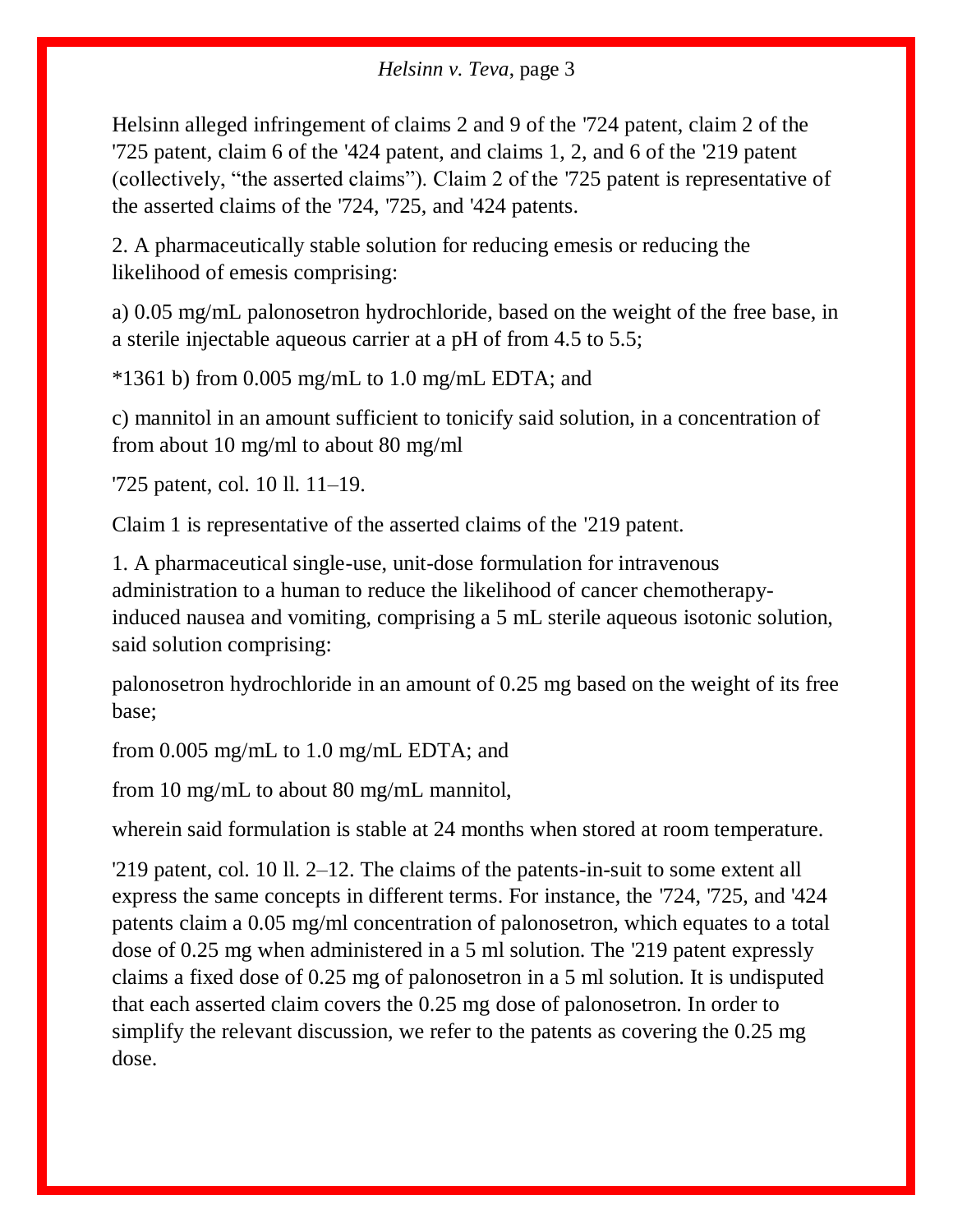In 1998, Helsinn acquired a license under the ['333 patent](https://1.next.westlaw.com/Link/Document/FullText?findType=Y&serNum=1993288851&pubNum=0004074&originatingDoc=Ib18d09d02e9311e79de0d9b9354e8e59&refType=PA&docFamilyGuid=I6ee6671072a611d7947cc0bc28d0837a&originationContext=document&transitionType=DocumentItem&contextData=(sc.Search)) from Roche Palo Alto LLC ("Roche") to palonosetron and all intellectual property resulting from ongoing palonosetron research. Roche and its predecessor, Syntex (U.S.A.) Inc. ("Syntex"), had already conducted Phase I and Phase II clinical trials. A Phase II trial—Study 2330—found that the 0.25 mg dose "was effective in suppressing chemotherapy-induced emesis for 24 hours." J.A. 32, 1636. Helsinn then submitted safety and efficacy protocols for Phase III clinical trials to FDA in early 2000, proposing to study two dosages—0.25 mg and 0.75 mg. By early 2001 the Phase III trials were ongoing but not yet completed.

On April 6, 2001, almost two years before applying for a patent, Helsinn and MGI Pharma, Inc. ("MGI"), an oncology-focused pharmaceutical company that markets and distributes in the United States, entered into two agreements: (1) a License Agreement and (2) a Supply and Purchase Agreement. These agreements were announced in a joint press release of the two corporations and in MGI's Form 8-K filing with the Securities and Exchange Commission ("SEC"), which included partially-redacted copies of both agreements. See MGI Pharma Inc., Current Report (Form 8-K) Ex. 99.1 (Apr. 25, 2001) [hereinafter License Agreement]; MGI Pharma Inc., Current Report (Form 8-K) Ex. 99.2 (Apr. 25, 2001) [hereinafter Supply and Purchase Agreement].

Under the terms of the License Agreement, MGI agreed to pay \$11 million in initial payments to Helsinn, plus additional future royalties on distribution of "products" in the United States. The parties agree that the "products" covered by the License Agreement were 0.25 mg and 0.75 mg doses of palonosetron.

Under the Supply and Purchase Agreement, MGI agreed to purchase exclusively from Helsinn, and Helsinn agreed to supply MGI's requirements of the 0.25 mg and 0.75 mg palonosetron products, or whichever of the two dosages were approved for sale by FDA. The agreement required MGI to submit purchase forecasts to Helsinn and to place firm orders at least 90 days before delivery. It also specified that such orders would be "subject to written acceptance and confirmation by [Helsinn] before becoming binding." Supply and Purchase Agreement, supra, art. 4.2. But, in the event that Helsinn were unable to meet MGI's firm orders and to the extent they fell within the previously forecasted amount, Helsinn would then be obligated to designate a third party manufacturer to supply MGI with the product. The agreement specified price (29% of the gross sales price by MGI with a minimum of \$28.50 per vial), method of payment (wire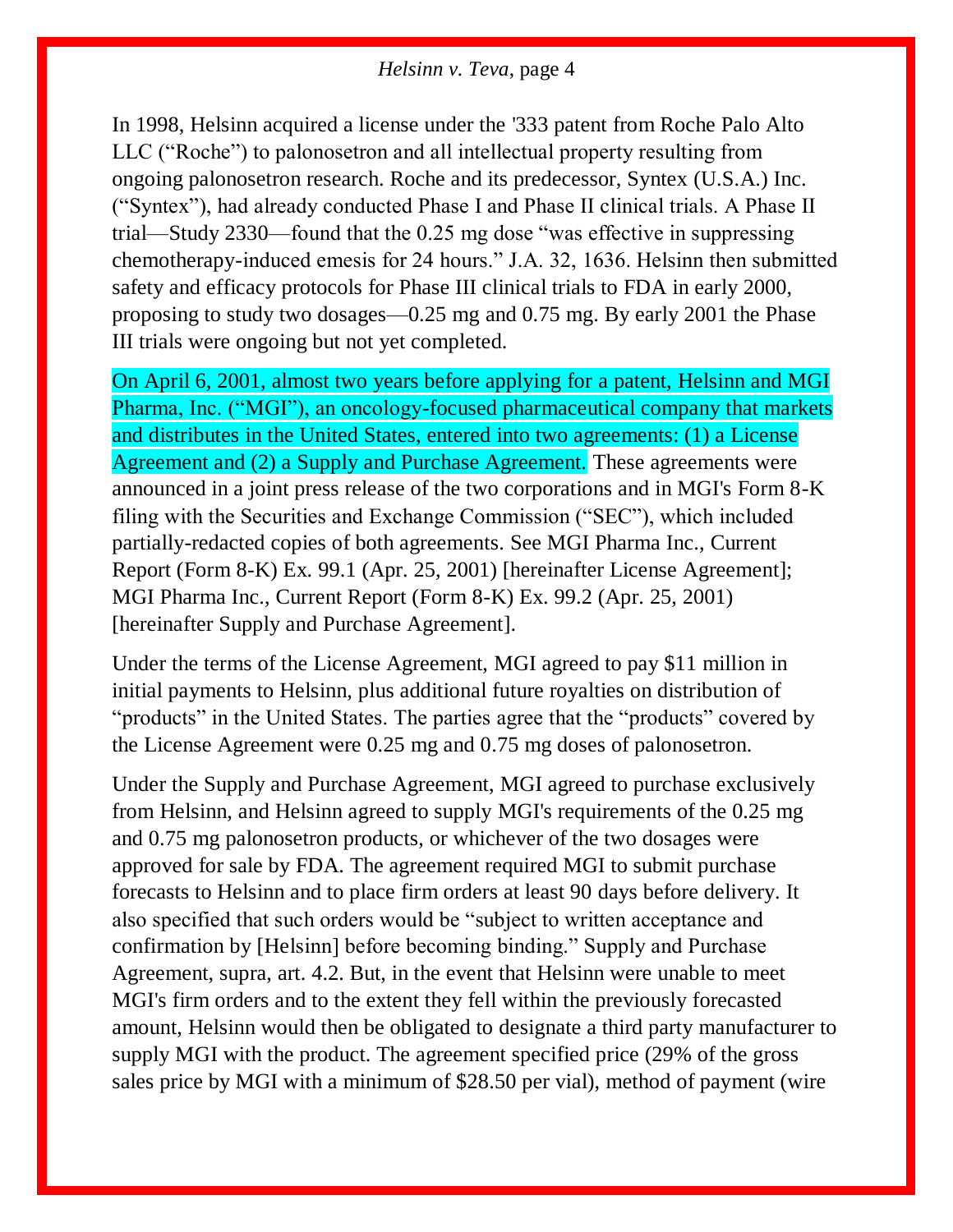transfer within 30 days of receipt of an invoice), and method of delivery (DDU which means delivery duty unpaid). See Black's Law Dictionary 481, 521 (10th ed. 2014) (defining "DDU" and "delivery duty unpaid").

The License Agreement made reference to the ongoing clinical trials and stated that in the event that the results were unfavorable and FDA did not approve the sale of either dosage of the product, Helsinn could terminate the agreement. If the License Agreement were terminated, the Supply and Purchase Agreement would "terminate automatically." Supply and Purchase Agreement, supra, art. 11.1.

All of the above information about the transaction was publicly disclosed with two exceptions. The two features of the agreements that were not publicly disclosed were the price terms and the specific dosage formulations covered by the agreements—that is the 0.25 and 0.75 mg doses.

Helsinn admitted at oral argument that the agreement was binding as of its effective date, April 6, 2001, and that it would cover either or both of the 0.25 and 0.75 mg doses, subject to FDA approval. Helsinn also agreed that, if the Phase III trials were successful and the products were approved by FDA, then the agreement obligated MGI to purchase and Helsinn to supply the approved doses. But if FDA did not approve either dose, then the agreement likewise would terminate automatically with the License Agreement. As Helsinn stated, in such a scenario "both parties [could] accept that fact and walk away.["2](https://1.next.westlaw.com/Document/Ib18d09d02e9311e79de0d9b9354e8e59/View/FullText.html?navigationPath=Search%2Fv1%2Fresults%2Fnavigation%2Fi0ad73aa7000001643cbe420d3f3e34f7%3FNav%3DCASE%26fragmentIdentifier%3DIb18d09d02e9311e79de0d9b9354e8e59%26startIndex%3D1%26contextData%3D%2528sc.Search%2529%26transitionType%3DSearchItem&listSource=Search&listPageSource=9ecfb5dd764b033872c1b85917252153&list=ALL&rank=1&sessionScopeId=52a0e40fca98e38fcc59984ddf26ead6f5376bec34e916c8590f88dc43792fae&originationContext=Search%20Result&transitionType=SearchItem&contextData=%28sc.Search%29#co_footnote_B00022041546452) Oral Arg. at 36:37–40, http://oralarguments.cafc.uscourts.gov/default.aspx?fl=2016-1284.mp3.

After the signing of the agreements, and still before the critical date, Helsinn prepared preliminary statistical analysis of the earliest Phase III trial on January 7, 2002. The data showed that 81% of patients who received the 0.25 mg dose of palonosetron experienced relief from CINV for 24 hours. After the critical date of January 30, 2002, Helsinn submitted its preliminary Phase III data to FDA in early February. In September 2002, after the successful completion of all Phase III trials, Helsinn filed its New Drug Application for the 0.25 mg dose, but did not seek FDA approval of the 0.75 mg dose. On January 30, 2003, Helsinn filed a provisional patent application covering the 0.25 mg dose (and also the 0.75 mg dose). FDA issued approval for the 0.25 dose on July 2003. From 2005 to 2006, Helsinn filed three patent applications and these issued as the ['724,](https://1.next.westlaw.com/Link/Document/FullText?findType=Y&serNum=2025341149&pubNum=0004074&originatingDoc=Ib18d09d02e9311e79de0d9b9354e8e59&refType=PA&docFamilyGuid=I93ce3799863c11e0af6af9916f973d19&originationContext=document&transitionType=DocumentItem&contextData=(sc.Search)) ['725,](https://1.next.westlaw.com/Link/Document/FullText?findType=Y&serNum=2025341194&pubNum=0004074&originatingDoc=Ib18d09d02e9311e79de0d9b9354e8e59&refType=PA&docFamilyGuid=I93ce3782863c11e0af6af9916f973d19&originationContext=document&transitionType=DocumentItem&contextData=(sc.Search)) and ['424 patents.](https://1.next.westlaw.com/Link/Document/FullText?findType=Y&serNum=2025489000&pubNum=0004074&originatingDoc=Ib18d09d02e9311e79de0d9b9354e8e59&refType=PA&docFamilyGuid=Id996376d971611e0a34df17ea74c323f&originationContext=document&transitionType=DocumentItem&contextData=(sc.Search)) In May 2013, after the effective date of the AIA, Helsinn filed a fourth patent application which issued as the ['219 patent.](https://1.next.westlaw.com/Link/Document/FullText?findType=Y&serNum=2032215801&pubNum=0004074&originatingDoc=Ib18d09d02e9311e79de0d9b9354e8e59&refType=PA&docFamilyGuid=Id5f746905df511e3bfb2e8ac5784b590&originationContext=document&transitionType=DocumentItem&contextData=(sc.Search)) All four patents cover the 0.25 mg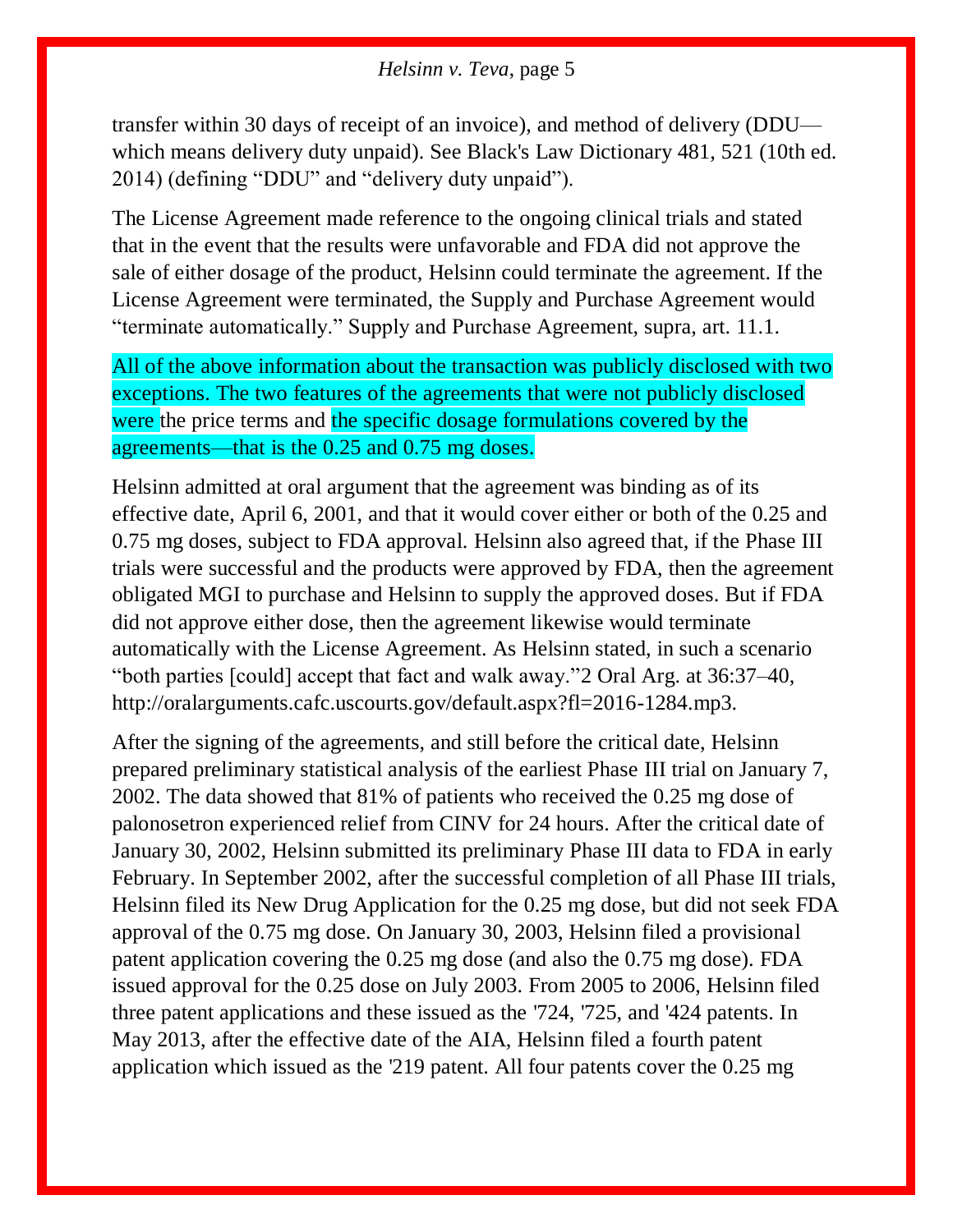dose, are listed in FDA's "Orange Book," and claim priority to the January 30, 2003 date of the provisional application.

In 2011, Teva filed an ANDA seeking FDA approval to market a generic 0.25 mg palonosetron product[.3](https://1.next.westlaw.com/Document/Ib18d09d02e9311e79de0d9b9354e8e59/View/FullText.html?navigationPath=Search%2Fv1%2Fresults%2Fnavigation%2Fi0ad73aa7000001643cbe420d3f3e34f7%3FNav%3DCASE%26fragmentIdentifier%3DIb18d09d02e9311e79de0d9b9354e8e59%26startIndex%3D1%26contextData%3D%2528sc.Search%2529%26transitionType%3DSearchItem&listSource=Search&listPageSource=9ecfb5dd764b033872c1b85917252153&list=ALL&rank=1&sessionScopeId=52a0e40fca98e38fcc59984ddf26ead6f5376bec34e916c8590f88dc43792fae&originationContext=Search%20Result&transitionType=SearchItem&contextData=%28sc.Search%29#co_footnote_B00032041546452) Teva's ANDA filing included a Paragraph IV certification that the claims of the patents-in-suit were invalid and/or not infringed. Helsinn then brought suit under the Hatch–Waxman Act, [35 U.S.C. § 271\(e\)\(2\)\(A\),](https://1.next.westlaw.com/Link/Document/FullText?findType=L&pubNum=1000546&cite=35USCAS271&originatingDoc=Ib18d09d02e9311e79de0d9b9354e8e59&refType=SP&originationContext=document&transitionType=DocumentItem&contextData=(sc.Search)#co_pp_9e660000185f2) alleging infringement of the patents-in-suit by the ANDA filing.

The district court held a bench trial. The district court held that Teva's 0.25 mg dose infringed all of the patents-in-suit. In addressing the on-sale issue, the court applied the two-step framework of [Pfaff v. Wells Electronics, Inc., 525 U.S. 55,](https://1.next.westlaw.com/Link/Document/FullText?findType=Y&serNum=1998228564&pubNum=0000708&originatingDoc=Ib18d09d02e9311e79de0d9b9354e8e59&refType=RP&originationContext=document&transitionType=DocumentItem&contextData=(sc.Search))  [119 S.Ct. 304, 142 L.Ed.2d 261 \(1998\),](https://1.next.westlaw.com/Link/Document/FullText?findType=Y&serNum=1998228564&pubNum=0000708&originatingDoc=Ib18d09d02e9311e79de0d9b9354e8e59&refType=RP&originationContext=document&transitionType=DocumentItem&contextData=(sc.Search)) which requires that there was a sale or offer for sale and that the claimed invention was ready for patenting for the on-sale bar under [35 U.S.C. § 102](https://1.next.westlaw.com/Link/Document/FullText?findType=L&pubNum=1000546&cite=35USCAS102&originatingDoc=Ib18d09d02e9311e79de0d9b9354e8e59&refType=LQ&originationContext=document&transitionType=DocumentItem&contextData=(sc.Search)) to apply. As to the ['724,](https://1.next.westlaw.com/Link/Document/FullText?findType=Y&serNum=2025341149&pubNum=0004074&originatingDoc=Ib18d09d02e9311e79de0d9b9354e8e59&refType=PA&docFamilyGuid=I93ce3799863c11e0af6af9916f973d19&originationContext=document&transitionType=DocumentItem&contextData=(sc.Search)) ['725,](https://1.next.westlaw.com/Link/Document/FullText?findType=Y&serNum=2025341194&pubNum=0004074&originatingDoc=Ib18d09d02e9311e79de0d9b9354e8e59&refType=PA&docFamilyGuid=I93ce3782863c11e0af6af9916f973d19&originationContext=document&transitionType=DocumentItem&contextData=(sc.Search)) and ['424 patents,](https://1.next.westlaw.com/Link/Document/FullText?findType=Y&serNum=2025489000&pubNum=0004074&originatingDoc=Ib18d09d02e9311e79de0d9b9354e8e59&refType=PA&docFamilyGuid=Id996376d971611e0a34df17ea74c323f&originationContext=document&transitionType=DocumentItem&contextData=(sc.Search)) the court found that pre-AIA law applied under [§ 102\(b\)](https://1.next.westlaw.com/Link/Document/FullText?findType=L&pubNum=1000546&cite=35USCAS102&originatingDoc=Ib18d09d02e9311e79de0d9b9354e8e59&refType=SP&originationContext=document&transitionType=DocumentItem&contextData=(sc.Search)#co_pp_a83b000018c76) and that the MGI Supply and Purchase Agreement was a contract for a future sale of a commercial product embodying the 0.25 mg dose and therefore constituted a sale under [§ 102\(b\).](https://1.next.westlaw.com/Link/Document/FullText?findType=L&pubNum=1000546&cite=35USCAS102&originatingDoc=Ib18d09d02e9311e79de0d9b9354e8e59&refType=SP&originationContext=document&transitionType=DocumentItem&contextData=(sc.Search)#co_pp_a83b000018c76) But, the court found that the claimed invention was not reduced to practice before the critical date of January 30, 2002, and therefore was not ready for patenting under the second prong of [Pfaff.](https://1.next.westlaw.com/Link/Document/FullText?findType=Y&serNum=1998228564&pubNum=0000780&originatingDoc=Ib18d09d02e9311e79de0d9b9354e8e59&refType=RP&originationContext=document&transitionType=DocumentItem&contextData=(sc.Search)) The district court did not address whether the invention was ready for patenting on the alternative theory that Teva had shown that the inventor had created enabling descriptions before the critical date. See [Pfaff, 525](https://1.next.westlaw.com/Link/Document/FullText?findType=Y&serNum=1998228564&pubNum=0000708&originatingDoc=Ib18d09d02e9311e79de0d9b9354e8e59&refType=RP&originationContext=document&transitionType=DocumentItem&contextData=(sc.Search))  [U.S. at 67–68, 119 S.Ct. 304.](https://1.next.westlaw.com/Link/Document/FullText?findType=Y&serNum=1998228564&pubNum=0000708&originatingDoc=Ib18d09d02e9311e79de0d9b9354e8e59&refType=RP&originationContext=document&transitionType=DocumentItem&contextData=(sc.Search))

As to the ['219 patent](https://1.next.westlaw.com/Link/Document/FullText?findType=Y&serNum=2032215801&pubNum=0004074&originatingDoc=Ib18d09d02e9311e79de0d9b9354e8e59&refType=PA&docFamilyGuid=Id5f746905df511e3bfb2e8ac5784b590&originationContext=document&transitionType=DocumentItem&contextData=(sc.Search)) governed by the AIA, the court held that the AIA changed the meaning of the on-sale bar and  $\S 102(a)(1)$  now "requires a public sale or offer for sale of the claimed invention." J.A. 113 (emphasis added [by the Court omitted]). The court concluded that, to be "public" under the AIA, a sale must publicly disclose the details of the invention. The court found that the MGI Supply and Purchase Agreement did not constitute a public sale or commercial offer for sale because, although it disclosed the sale agreement and substance of the transaction, it failed to publicly disclose the 0.25 mg dose. The ['219 patent](https://1.next.westlaw.com/Link/Document/FullText?findType=Y&serNum=2032215801&pubNum=0004074&originatingDoc=Ib18d09d02e9311e79de0d9b9354e8e59&refType=PA&docFamilyGuid=Id5f746905df511e3bfb2e8ac5784b590&originationContext=document&transitionType=DocumentItem&contextData=(sc.Search)) also was not ready for patenting before the critical date. Therefore, the district court found that the asserted claims of the four patents were not invalid.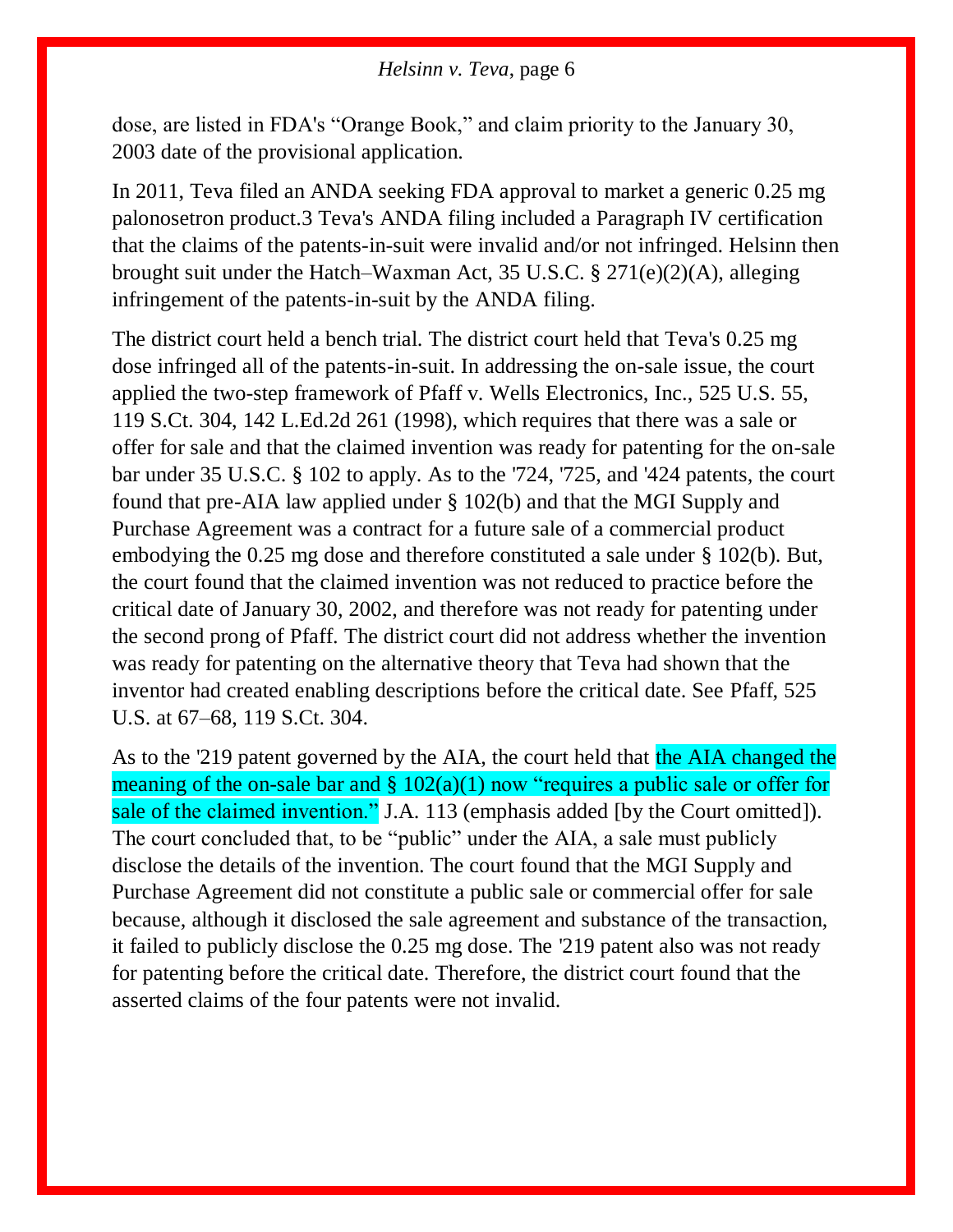Teva appeals. We have jurisdiction under [28 U.S.C. § 1295\(a\).](https://1.next.westlaw.com/Link/Document/FullText?findType=L&pubNum=1000546&cite=28USCAS1295&originatingDoc=Ib18d09d02e9311e79de0d9b9354e8e59&refType=SP&originationContext=document&transitionType=DocumentItem&contextData=(sc.Search)#co_pp_8b3b0000958a4)

#### Discussion

Application of the on-sale bar under [35 U.S.C. § 102](https://1.next.westlaw.com/Link/Document/FullText?findType=L&pubNum=1000546&cite=35USCAS102&originatingDoc=Ib18d09d02e9311e79de0d9b9354e8e59&refType=LQ&originationContext=document&transitionType=DocumentItem&contextData=(sc.Search)) is ultimately a question of law that we review de novo. *[Robotic Vision Sys., Inc. v. View Eng'g, Inc](https://1.next.westlaw.com/Link/Document/FullText?findType=Y&serNum=2001386257&pubNum=0000506&originatingDoc=Ib18d09d02e9311e79de0d9b9354e8e59&refType=RP&fi=co_pp_sp_506_1310&originationContext=document&transitionType=DocumentItem&contextData=(sc.Search)#co_pp_sp_506_1310)*., 249 F.3d [1307, 1310 \(Fed. Cir. 2001\).](https://1.next.westlaw.com/Link/Document/FullText?findType=Y&serNum=2001386257&pubNum=0000506&originatingDoc=Ib18d09d02e9311e79de0d9b9354e8e59&refType=RP&fi=co_pp_sp_506_1310&originationContext=document&transitionType=DocumentItem&contextData=(sc.Search)#co_pp_sp_506_1310) The factual findings underlying the district court's conclusion are reviewed for clear error. [Id.](https://1.next.westlaw.com/Link/Document/FullText?findType=Y&serNum=2001386257&pubNum=0000506&originatingDoc=Ib18d09d02e9311e79de0d9b9354e8e59&refType=RP&originationContext=document&transitionType=DocumentItem&contextData=(sc.Search)) Under *[Pfaff](https://1.next.westlaw.com/Link/Document/FullText?findType=Y&serNum=1998228564&pubNum=0000780&originatingDoc=Ib18d09d02e9311e79de0d9b9354e8e59&refType=RP&originationContext=document&transitionType=DocumentItem&contextData=(sc.Search))*, application of the on-sale bar requires that (1) "the product must be the subject of a commercial offer for sale" and (2) "the invention must be ready for patenting." [525 U.S. at 67, 119 S.Ct.](https://1.next.westlaw.com/Link/Document/FullText?findType=Y&serNum=1998228564&pubNum=0000708&originatingDoc=Ib18d09d02e9311e79de0d9b9354e8e59&refType=RP&originationContext=document&transitionType=DocumentItem&contextData=(sc.Search))  [304.](https://1.next.westlaw.com/Link/Document/FullText?findType=Y&serNum=1998228564&pubNum=0000708&originatingDoc=Ib18d09d02e9311e79de0d9b9354e8e59&refType=RP&originationContext=document&transitionType=DocumentItem&contextData=(sc.Search))

#### I

We first address whether the invention of the ['724,](https://1.next.westlaw.com/Link/Document/FullText?findType=Y&serNum=2025341149&pubNum=0004074&originatingDoc=Ib18d09d02e9311e79de0d9b9354e8e59&refType=PA&docFamilyGuid=I93ce3799863c11e0af6af9916f973d19&originationContext=document&transitionType=DocumentItem&contextData=(sc.Search)) ['725,](https://1.next.westlaw.com/Link/Document/FullText?findType=Y&serNum=2025341194&pubNum=0004074&originatingDoc=Ib18d09d02e9311e79de0d9b9354e8e59&refType=PA&docFamilyGuid=I93ce3782863c11e0af6af9916f973d19&originationContext=document&transitionType=DocumentItem&contextData=(sc.Search)) and ['424 patents](https://1.next.westlaw.com/Link/Document/FullText?findType=Y&serNum=2025489000&pubNum=0004074&originatingDoc=Ib18d09d02e9311e79de0d9b9354e8e59&refType=PA&docFamilyGuid=Id996376d971611e0a34df17ea74c323f&originationContext=document&transitionType=DocumentItem&contextData=(sc.Search)) was subject to a sale or offer for sale prior to the critical date. We recently had occasion to address the pre-AIA on-sale bar en banc in *[Medicines Co. v. Hospira, Inc.](https://1.next.westlaw.com/Link/Document/FullText?findType=Y&serNum=2039349161&pubNum=0000506&originatingDoc=Ib18d09d02e9311e79de0d9b9354e8e59&refType=RP&originationContext=document&transitionType=DocumentItem&contextData=(sc.Search))*, 827 [F.3d 1363 \(Fed. Cir. 2016\).](https://1.next.westlaw.com/Link/Document/FullText?findType=Y&serNum=2039349161&pubNum=0000506&originatingDoc=Ib18d09d02e9311e79de0d9b9354e8e59&refType=RP&originationContext=document&transitionType=DocumentItem&contextData=(sc.Search)) There we established a framework for determining whether there is an offer for sale. We explained that the question must be "analyzed under the law of contracts as generally understood" and "must focus on those activities that would be understood to be commercial sales and offers for sale 'in the commercial community.' " [Id. at 1373](https://1.next.westlaw.com/Link/Document/FullText?findType=Y&serNum=2039349161&pubNum=0000506&originatingDoc=Ib18d09d02e9311e79de0d9b9354e8e59&refType=RP&fi=co_pp_sp_506_1373&originationContext=document&transitionType=DocumentItem&contextData=(sc.Search)#co_pp_sp_506_1373) (quoting G*[rp. One, Ltd. v. Hallmark](https://1.next.westlaw.com/Link/Document/FullText?findType=Y&serNum=2001517727&pubNum=0000506&originatingDoc=Ib18d09d02e9311e79de0d9b9354e8e59&refType=RP&fi=co_pp_sp_506_1047&originationContext=document&transitionType=DocumentItem&contextData=(sc.Search)#co_pp_sp_506_1047)  Cards, Inc.*[, 254 F.3d 1041, 1047 \(Fed. Cir. 2001\)\)](https://1.next.westlaw.com/Link/Document/FullText?findType=Y&serNum=2001517727&pubNum=0000506&originatingDoc=Ib18d09d02e9311e79de0d9b9354e8e59&refType=RP&fi=co_pp_sp_506_1047&originationContext=document&transitionType=DocumentItem&contextData=(sc.Search)#co_pp_sp_506_1047). While acknowledging that it is not of "talismanic significance" to our inquiry, "[a]s a general proposition, we will look to the Uniform Commercial Code ('UCC') to define whether ... a communication or series of communications rises to the level of a commercial offer for sale." [827 F.3d at 1373](https://1.next.westlaw.com/Link/Document/FullText?findType=Y&serNum=2039349161&pubNum=0000506&originatingDoc=Ib18d09d02e9311e79de0d9b9354e8e59&refType=RP&fi=co_pp_sp_506_1373&originationContext=document&transitionType=DocumentItem&contextData=(sc.Search)#co_pp_sp_506_1373) (alteration in original) (quoting [Grp. One, 254](https://1.next.westlaw.com/Link/Document/FullText?findType=Y&serNum=2001517727&pubNum=0000506&originatingDoc=Ib18d09d02e9311e79de0d9b9354e8e59&refType=RP&fi=co_pp_sp_506_1047&originationContext=document&transitionType=DocumentItem&contextData=(sc.Search)#co_pp_sp_506_1047)  [F.3d at 1047\)](https://1.next.westlaw.com/Link/Document/FullText?findType=Y&serNum=2001517727&pubNum=0000506&originatingDoc=Ib18d09d02e9311e79de0d9b9354e8e59&refType=RP&fi=co_pp_sp_506_1047&originationContext=document&transitionType=DocumentItem&contextData=(sc.Search)#co_pp_sp_506_1047). A sale occurs when there is a "contract between parties to give and to pass rights of property for consideration which the buyer pays or promises to pay the seller for the thing bought or sold." *[Trading Techs. Int'l, Inc. v. eSpeed,](https://1.next.westlaw.com/Link/Document/FullText?findType=Y&serNum=2021420604&pubNum=0000506&originatingDoc=Ib18d09d02e9311e79de0d9b9354e8e59&refType=RP&fi=co_pp_sp_506_1361&originationContext=document&transitionType=DocumentItem&contextData=(sc.Search)#co_pp_sp_506_1361)  Inc*[., 595 F.3d 1340, 1361 \(Fed. Cir. 2010\)](https://1.next.westlaw.com/Link/Document/FullText?findType=Y&serNum=2021420604&pubNum=0000506&originatingDoc=Ib18d09d02e9311e79de0d9b9354e8e59&refType=RP&fi=co_pp_sp_506_1361&originationContext=document&transitionType=DocumentItem&contextData=(sc.Search)#co_pp_sp_506_1361) (internal quotation marks omitted).

In *[Medicines](https://1.next.westlaw.com/Link/Document/FullText?findType=Y&serNum=2039349161&pubNum=0000506&originatingDoc=Ib18d09d02e9311e79de0d9b9354e8e59&refType=RP&originationContext=document&transitionType=DocumentItem&contextData=(sc.Search))* we also pointed to other factors that are important to this analysis, but noted that, like the UCC itself, none is determinative individually. We noted that the absence of the passage of title, the confidential nature of a transaction, and the absence of commercial marketing of the invention all counsel against applying the on-sale bar. [Id. at 1375–76.](https://1.next.westlaw.com/Link/Document/FullText?findType=Y&serNum=2039349161&pubNum=0000506&originatingDoc=Ib18d09d02e9311e79de0d9b9354e8e59&refType=RP&fi=co_pp_sp_506_1375&originationContext=document&transitionType=DocumentItem&contextData=(sc.Search)#co_pp_sp_506_1375)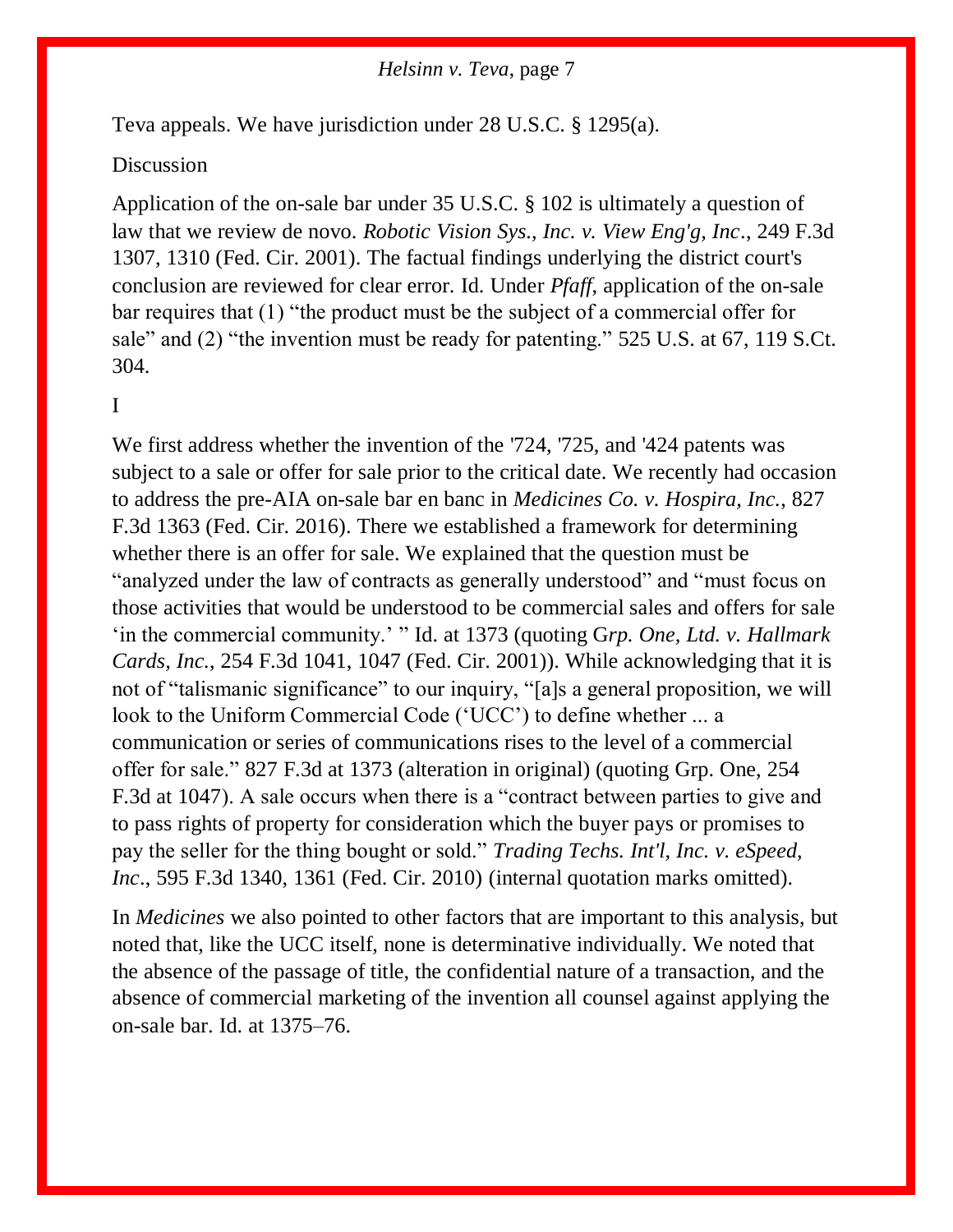We deemed these factors important because they helped shed light on whether a transaction would be understood "in the commercial community" to constitute a commercial offer for sale. [Id. at 1373](https://1.next.westlaw.com/Link/Document/FullText?findType=Y&serNum=2039349161&pubNum=0000506&originatingDoc=Ib18d09d02e9311e79de0d9b9354e8e59&refType=RP&fi=co_pp_sp_506_1373&originationContext=document&transitionType=DocumentItem&contextData=(sc.Search)#co_pp_sp_506_1373) (quoting [Grp. One, 254 F.3d at 1047\)](https://1.next.westlaw.com/Link/Document/FullText?findType=Y&serNum=2001517727&pubNum=0000506&originatingDoc=Ib18d09d02e9311e79de0d9b9354e8e59&refType=RP&fi=co_pp_sp_506_1047&originationContext=document&transitionType=DocumentItem&contextData=(sc.Search)#co_pp_sp_506_1047). But those additional factors are not at issue in this case. There is no suggestion that the Supply and Purchase Agreement did not involve transfer of title; it expressly contemplated it. And, while certain details were redacted from the publicly disclosed copy of the Supply and Purchase Agreement, Helsinn does not argue that the transaction itself between Helsinn and MGI remained confidential. Helsinn also commercially marketed its invention before the critical date. It publicly sought "marketing partners for its patented [palonosetron] product," J.A. 63–64 n.26, and ultimately contracted with MGI "to distribute, promote, market, and sell" the claimed invention, J.A. 2255.

We agree with the district court that there was a sale for purposes of pre-AIA § [102\(b\)](https://1.next.westlaw.com/Link/Document/FullText?findType=L&pubNum=1000546&cite=35USCAS102&originatingDoc=Ib18d09d02e9311e79de0d9b9354e8e59&refType=SP&originationContext=document&transitionType=DocumentItem&contextData=(sc.Search)#co_pp_a83b000018c76) prior to the critical date because there was a sale of the invention under the law of contracts as generally understood.

Helsinn admits that the Supply and Purchase Agreement was binding as of its effective date, April 6, 2001, and that, if FDA approved the 0.25 mg dose and/or the 0.75 mg dose of palonosetron, the agreement obligated Helsinn to sell and MGI to purchase those products. The Supply and Purchase Agreement bears all the hallmarks of a commercial contract for sale[.4](https://1.next.westlaw.com/Document/Ib18d09d02e9311e79de0d9b9354e8e59/View/FullText.html?navigationPath=Search%2Fv1%2Fresults%2Fnavigation%2Fi0ad73aa7000001643cbe420d3f3e34f7%3FNav%3DCASE%26fragmentIdentifier%3DIb18d09d02e9311e79de0d9b9354e8e59%26startIndex%3D1%26contextData%3D%2528sc.Search%2529%26transitionType%3DSearchItem&listSource=Search&listPageSource=9ecfb5dd764b033872c1b85917252153&list=ALL&rank=1&sessionScopeId=52a0e40fca98e38fcc59984ddf26ead6f5376bec34e916c8590f88dc43792fae&originationContext=Search%20Result&transitionType=SearchItem&contextData=%28sc.Search%29#co_footnote_B00042041546452) It obligated MGI to purchase exclusively from Helsinn and obligated Helsinn to supply MGI's requirements of the 0.25 and 0.75 mg doses if approved by FDA.

The agreement here included other specific terms, such as price, method of payment, and method of delivery. Even though MGI's firm orders pursuant to the agreement were ostensibly "subject to written acceptance and confirmation by [Helsinn] before becoming binding," J.A. 2260, Helsinn was nonetheless obligated to meet or designate a third party manufacturer to meet MGI's firm orders. The public 8-K filing described the Supply and Purchase Agreement as obligating Helsinn to supply MGI's "requirements of finished product." MGI Pharma Inc., Current Report (Form 8-K), at 2 (Apr. 25, 2001). Under our decision in [Enzo](https://1.next.westlaw.com/Link/Document/FullText?findType=Y&serNum=2007405678&pubNum=0000506&originatingDoc=Ib18d09d02e9311e79de0d9b9354e8e59&refType=RP&originationContext=document&transitionType=DocumentItem&contextData=(sc.Search))  [Biochem, Inc. v. Gen-Probe, Inc., 424 F.3d 1276 \(Fed. Cir. 2005\),](https://1.next.westlaw.com/Link/Document/FullText?findType=Y&serNum=2007405678&pubNum=0000506&originatingDoc=Ib18d09d02e9311e79de0d9b9354e8e59&refType=RP&originationContext=document&transitionType=DocumentItem&contextData=(sc.Search)) the fact that an agreement covered one party's requirements as opposed to a specified quantity does not prevent application of the on-sale bar. [Id. at 1281–82.](https://1.next.westlaw.com/Link/Document/FullText?findType=Y&serNum=2007405678&pubNum=0000506&originatingDoc=Ib18d09d02e9311e79de0d9b9354e8e59&refType=RP&fi=co_pp_sp_506_1281&originationContext=document&transitionType=DocumentItem&contextData=(sc.Search)#co_pp_sp_506_1281)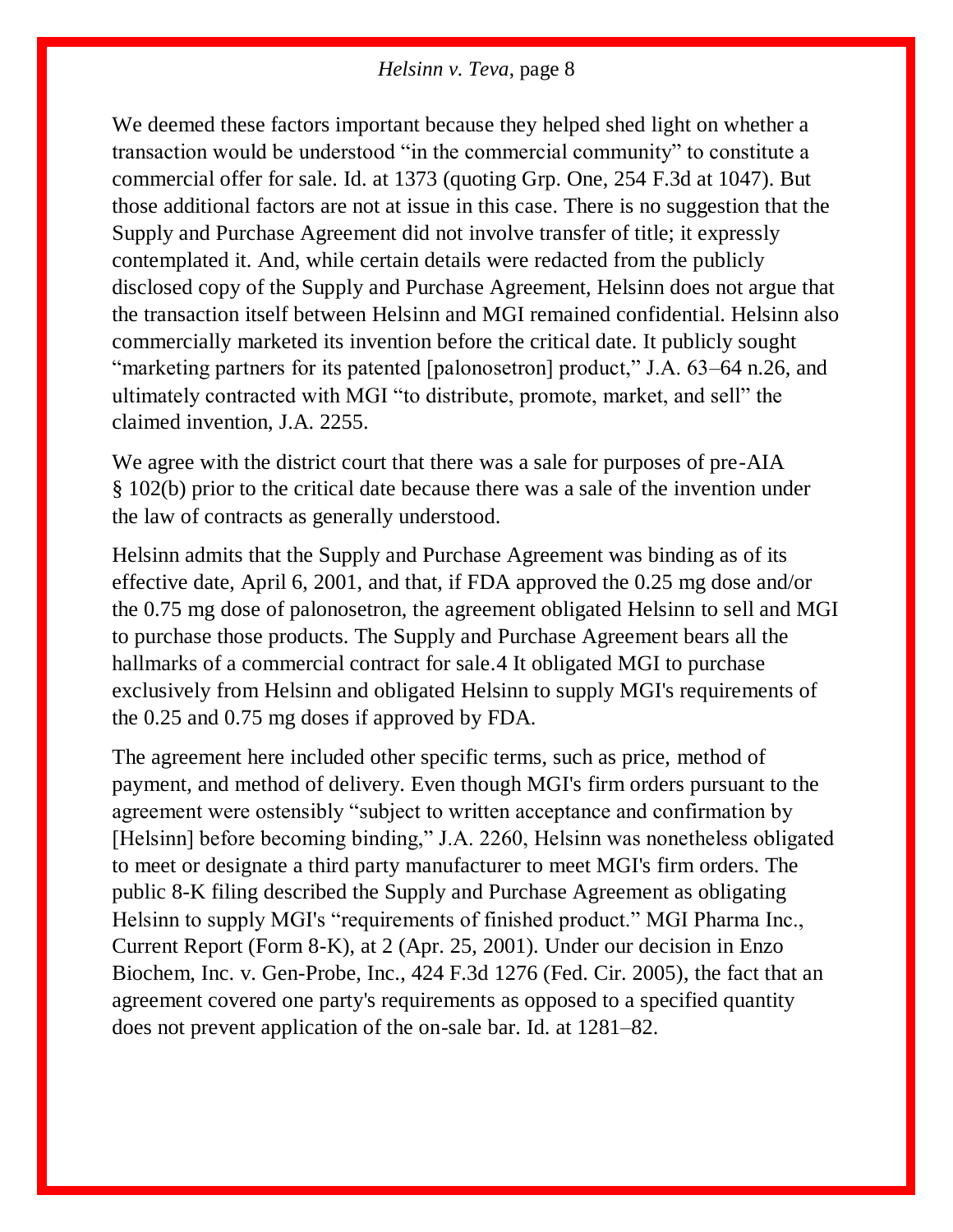Despite these facts, Helsinn argues that the Supply and Purchase Agreement is not invalidating because at the critical date it was uncertain whether FDA would approve the 0.25 mg dose, and FDA approval was a condition precedent to the sale.

There can be no real dispute that an agreement contracting for the sale of the claimed invention contingent on regulatory approval is still a commercial sale as the commercial community would understand that term. The UCC expressly provides that a "purported present sale of future goods ... operates as a contract to sell." [UCC § 2–105\(2\)](https://1.next.westlaw.com/Link/Document/FullText?findType=L&pubNum=1002112&cite=ULUCCS2-105&originatingDoc=Ib18d09d02e9311e79de0d9b9354e8e59&refType=SP&originationContext=document&transitionType=DocumentItem&contextData=(sc.Search)#co_pp_58730000872b1) (defining "future goods" as "[g]oods which are not both existing and identified"). This is true irrespective of whether those future goods have yet to receive necessary regulatory approval. A contract for sale that includes a condition precedent is a valid and enforceable contract. See *[BG Grp., PLC v.](https://1.next.westlaw.com/Link/Document/FullText?findType=Y&serNum=2032824175&pubNum=0000708&originatingDoc=Ib18d09d02e9311e79de0d9b9354e8e59&refType=RP&fi=co_pp_sp_708_1207&originationContext=document&transitionType=DocumentItem&contextData=(sc.Search)#co_pp_sp_708_1207)  Republic of Argentina*[, –––U.S. ––––, 134 S.Ct. 1198, 1207 \(2014\).](https://1.next.westlaw.com/Link/Document/FullText?findType=Y&serNum=2032824175&pubNum=0000708&originatingDoc=Ib18d09d02e9311e79de0d9b9354e8e59&refType=RP&fi=co_pp_sp_708_1207&originationContext=document&transitionType=DocumentItem&contextData=(sc.Search)#co_pp_sp_708_1207) Indeed, conditions precedent such as regulatory approval are a basic feature of contract law[.5](https://1.next.westlaw.com/Document/Ib18d09d02e9311e79de0d9b9354e8e59/View/FullText.html?navigationPath=Search%2Fv1%2Fresults%2Fnavigation%2Fi0ad73aa7000001643cbe420d3f3e34f7%3FNav%3DCASE%26fragmentIdentifier%3DIb18d09d02e9311e79de0d9b9354e8e59%26startIndex%3D1%26contextData%3D%2528sc.Search%2529%26transitionType%3DSearchItem&listSource=Search&listPageSource=9ecfb5dd764b033872c1b85917252153&list=ALL&rank=1&sessionScopeId=52a0e40fca98e38fcc59984ddf26ead6f5376bec34e916c8590f88dc43792fae&originationContext=Search%20Result&transitionType=SearchItem&contextData=%28sc.Search%29#co_footnote_B00052041546452) See, e.g., [25 Williston on Contracts § 67:73, at 462 \(4th ed. 2013\)](https://1.next.westlaw.com/Link/Document/FullText?findType=Y&serNum=0294163050&pubNum=0161983&originatingDoc=Ib18d09d02e9311e79de0d9b9354e8e59&refType=TS&originationContext=document&transitionType=DocumentItem&contextData=(sc.Search)) ("Particular construction or development projects may also require specific governmental or regulatory approvals as conditions precedent to the consummation of the project."); 8 Corbin on Contracts § 31.11, at 99–101 (1999) ("In many contracts it is expressly provided that some act of a third person shall be a condition of a promisor's duty ... [such as a duty] to buy property contingent on a zoning board's approval....").

It has been implicit in our prior opinions that the absence of FDA or other regulatory approval before the critical date does not prevent a sale or offer for sale from triggering the on-sale bar. For instance, in *[Enzo](https://1.next.westlaw.com/Link/Document/FullText?findType=Y&serNum=2007405678&pubNum=0000506&originatingDoc=Ib18d09d02e9311e79de0d9b9354e8e59&refType=RP&originationContext=document&transitionType=DocumentItem&contextData=(sc.Search))*, we applied the on-sale bar even though the contract for sale covered the buyer's reasonable requirements for "perform[ing] all preclinical and clinical studies," by definition before FDA approval, because the "claimed invention, the polynucleotide probe, is a tangible item or product that can be sold or offered for sale." [424 F.3d at 1279, 1282](https://1.next.westlaw.com/Link/Document/FullText?findType=Y&serNum=2007405678&pubNum=0000506&originatingDoc=Ib18d09d02e9311e79de0d9b9354e8e59&refType=RP&fi=co_pp_sp_506_1279&originationContext=document&transitionType=DocumentItem&contextData=(sc.Search)#co_pp_sp_506_1279) (emphasis added). Similarly, in *C.R. Bard, Inc. v. M3 Sys., Inc.,* 157 F.3d 1340 (Fed. Cir. 1998), we affirmed a jury verdict of invalidity based on a sale even though the product sold was subject to regulatory approval.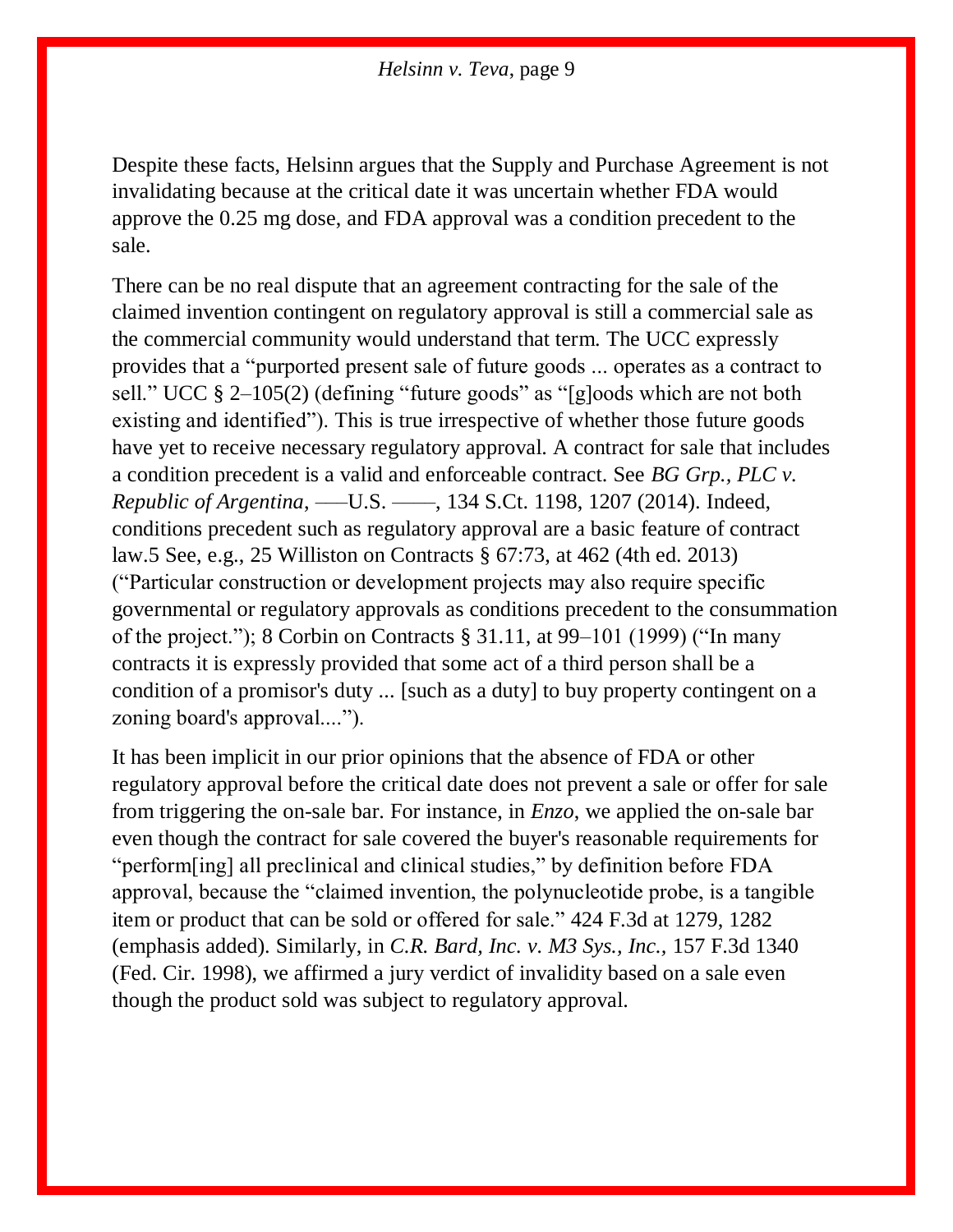There was no majority opinion, but through two separate individual opinions a majority of the panel held that the on-sale bar applied. [Id. at 1354 n.4.](https://1.next.westlaw.com/Link/Document/FullText?findType=Y&serNum=1998210012&pubNum=0000506&originatingDoc=Ib18d09d02e9311e79de0d9b9354e8e59&refType=RP&fi=co_pp_sp_506_1354&originationContext=document&transitionType=DocumentItem&contextData=(sc.Search)#co_pp_sp_506_1354) One opinion explicitly addressed the patentee's argument that the offer to sell did not trigger the statutory bar because "FDA approval had not been obtained" before the critical date, concluding that "FDA approval is not required before a sale can bar patent rights." [Id. at 1376](https://1.next.westlaw.com/Link/Document/FullText?findType=Y&serNum=1998210012&pubNum=0000506&originatingDoc=Ib18d09d02e9311e79de0d9b9354e8e59&refType=RP&fi=co_pp_sp_506_1376&originationContext=document&transitionType=DocumentItem&contextData=(sc.Search)#co_pp_sp_506_1376) (Mayer, C.J.). The dissent recognized that the majority was rejecting the argument that the product was not on sale because at the time of the sale it was "still being developed [and] tested" for FDA approval. [Id. at 1357](https://1.next.westlaw.com/Link/Document/FullText?findType=Y&serNum=1998210012&pubNum=0000506&originatingDoc=Ib18d09d02e9311e79de0d9b9354e8e59&refType=RP&fi=co_pp_sp_506_1357&originationContext=document&transitionType=DocumentItem&contextData=(sc.Search)#co_pp_sp_506_1357) (Newman, J.). Thus, while the absence of FDA approval may be a relevant consideration depending upon the other circumstances surrounding a transaction relating to a pharmaceutical formulation, the fact that a transaction was subject to regulatory approval would not, absent more, prevent it from being a sale for purposes of the on-sale bar. We do not find that it does so here. This is not a case like *[Elan Corp., PLC v. Andrx Pharm., Inc.](https://1.next.westlaw.com/Link/Document/FullText?findType=Y&serNum=2004400269&pubNum=0000506&originatingDoc=Ib18d09d02e9311e79de0d9b9354e8e59&refType=RP&originationContext=document&transitionType=DocumentItem&contextData=(sc.Search))*, 366 F.3d 1336 (Fed. Cir. 2004), where the purported offer concerned a product when and if it had been developed, and there was no price or quantity term. [Id. at 1341.](https://1.next.westlaw.com/Link/Document/FullText?findType=Y&serNum=2004400269&pubNum=0000506&originatingDoc=Ib18d09d02e9311e79de0d9b9354e8e59&refType=RP&fi=co_pp_sp_506_1341&originationContext=document&transitionType=DocumentItem&contextData=(sc.Search)#co_pp_sp_506_1341)

Helsinn also argues that, even if the agreement of sale for the 0.25 mg dose could be an invalidating sale, the agreement was uncertain because it covered the 0.25 mg dose, the 0.75 mg dose, and both doses. Helsinn is correct that the agreement covered either dose or both doses. Under established contract law, even if the agreement had given MGI, as the purchaser, the option of choosing between the two doses, as opposed to making the decision dependent on actions of third party regulators, there would still be a binding agreement[.6](https://1.next.westlaw.com/Document/Ib18d09d02e9311e79de0d9b9354e8e59/View/FullText.html?navigationPath=Search%2Fv1%2Fresults%2Fnavigation%2Fi0ad73aa7000001643cbe420d3f3e34f7%3FNav%3DCASE%26fragmentIdentifier%3DIb18d09d02e9311e79de0d9b9354e8e59%26startIndex%3D1%26contextData%3D%2528sc.Search%2529%26transitionType%3DSearchItem&listSource=Search&listPageSource=9ecfb5dd764b033872c1b85917252153&list=ALL&rank=1&sessionScopeId=52a0e40fca98e38fcc59984ddf26ead6f5376bec34e916c8590f88dc43792fae&originationContext=Search%20Result&transitionType=SearchItem&contextData=%28sc.Search%29#co_footnote_B00062041546452)

In any event, here there is no ambiguity introduced by the provision for the purchase of either or both doses. This contract is indistinguishable from a situation involving two otherwise identical contracts, one covering the 0.25 mg dose and the other covering the 0.75 mg dose, each contingent on FDA approval. It is clear that these two hypothetical agreements would individually trigger the on-sale bar for the 0.25 mg dose and the 0.75 mg dose, respectively. It cannot be that combining them into a single agreement somehow thwarts application of the on-sale bar. We see no valid reason based in contract law, patent law, or otherwise, to distinguish between a single agreement that covers two potential products—like the one between Helsinn and MGI—and two separate agreements, one for each product.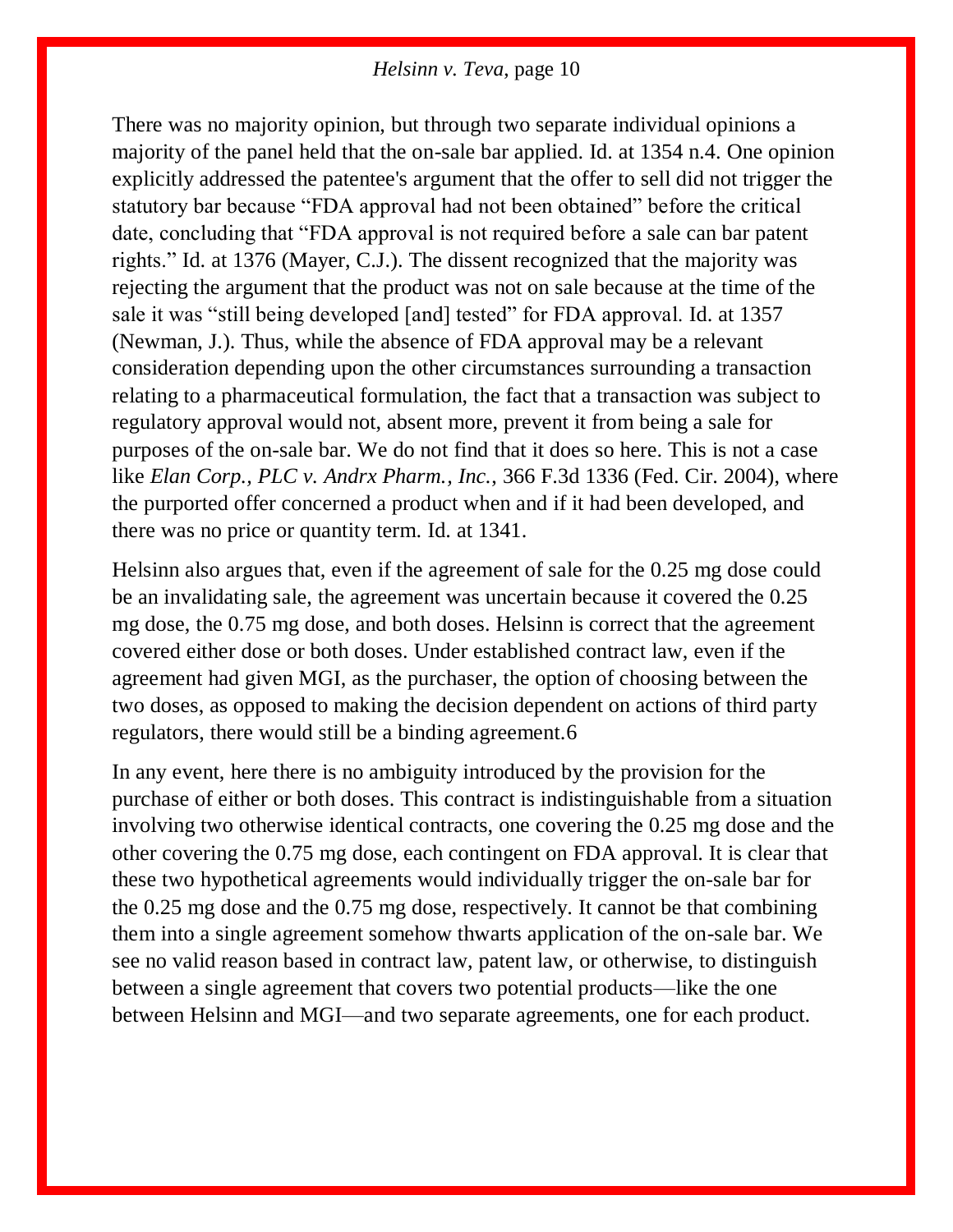Our en banc decision in *[Medicines](https://1.next.westlaw.com/Link/Document/FullText?findType=Y&serNum=2039349161&pubNum=0000506&originatingDoc=Ib18d09d02e9311e79de0d9b9354e8e59&refType=RP&originationContext=document&transitionType=DocumentItem&contextData=(sc.Search))* also made clear that the offer or contract for sale must unambiguously place the invention on sale, as defined by the patent's claims*.* [827 F.3d at 1374.](https://1.next.westlaw.com/Link/Document/FullText?findType=Y&serNum=2039349161&pubNum=0000506&originatingDoc=Ib18d09d02e9311e79de0d9b9354e8e59&refType=RP&fi=co_pp_sp_506_1374&originationContext=document&transitionType=DocumentItem&contextData=(sc.Search)#co_pp_sp_506_1374) As discussed below, that is clearly the case here. The Supply and Purchase Agreement described the palonosetron formulation in detail and Helsinn does not assert that the 0.25 mg dose described in the Supply and Purchase Agreement does not embody the asserted claims of the patents-in-suit. The fact that the contract made the selection of which doses to supply contingent on regulatory approval did not create an ambiguity with respect to whether what was on sale fell within the bounds of the patents' claims.

At oral argument for the first time, Helsinn contended that applying the on-sale bar would be unfair because it would distinguish between vertically-integrated manufacturers that have in-house distribution capacity and smaller entities like Helsinn that must contract for distribution services from a third party. Helsinn asserts that [Medicines](https://1.next.westlaw.com/Link/Document/FullText?findType=Y&serNum=2039349161&pubNum=0000506&originatingDoc=Ib18d09d02e9311e79de0d9b9354e8e59&refType=RP&originationContext=document&transitionType=DocumentItem&contextData=(sc.Search)) stands for the proposition that we should not allow commercial activities to be invalidating if those same activities could be performed in-house without triggering the on-sale bar. Such a broad principle would largely eviscerate the on-sale bar provision except as to sales to end users; that was not the holding of [Medicines.](https://1.next.westlaw.com/Link/Document/FullText?findType=Y&serNum=2039349161&pubNum=0000506&originatingDoc=Ib18d09d02e9311e79de0d9b9354e8e59&refType=RP&originationContext=document&transitionType=DocumentItem&contextData=(sc.Search)) There we concluded that "stockpiling," including purchases from a supplier, "does not trigger the on-sale bar." [827 F.3d at 1374.](https://1.next.westlaw.com/Link/Document/FullText?findType=Y&serNum=2039349161&pubNum=0000506&originatingDoc=Ib18d09d02e9311e79de0d9b9354e8e59&refType=RP&fi=co_pp_sp_506_1374&originationContext=document&transitionType=DocumentItem&contextData=(sc.Search)#co_pp_sp_506_1374) We also expressed concern over a policy of "penalizing a company for relying, by choice or by necessity, on the confidential services of a contract manufacturer." [Id. at 1378.](https://1.next.westlaw.com/Link/Document/FullText?findType=Y&serNum=2039349161&pubNum=0000506&originatingDoc=Ib18d09d02e9311e79de0d9b9354e8e59&refType=RP&fi=co_pp_sp_506_1378&originationContext=document&transitionType=DocumentItem&contextData=(sc.Search)#co_pp_sp_506_1378) But the concern that [Medicines](https://1.next.westlaw.com/Link/Document/FullText?findType=Y&serNum=2039349161&pubNum=0000506&originatingDoc=Ib18d09d02e9311e79de0d9b9354e8e59&refType=RP&originationContext=document&transitionType=DocumentItem&contextData=(sc.Search)) focused on is not applicable here. Helsinn did not contract for MGI's confidential marketing or distribution services as Medicines contracted for Ben Venue's confidential manufacturing services. Instead, the Supply and Purchase Agreement between Helsinn and MGI unambiguously contemplated the sale by Helsinn of MGI's requirements of the claimed invention.

It is clear that the Supply and Purchase Agreement constituted a commercial sale or offer for sale for purposes of [§ 102\(b\)](https://1.next.westlaw.com/Link/Document/FullText?findType=L&pubNum=1000546&cite=35USCAS102&originatingDoc=Ib18d09d02e9311e79de0d9b9354e8e59&refType=SP&originationContext=document&transitionType=DocumentItem&contextData=(sc.Search)#co_pp_a83b000018c76) as to the asserted claims of the ['724,](https://1.next.westlaw.com/Link/Document/FullText?findType=Y&serNum=2025341149&pubNum=0004074&originatingDoc=Ib18d09d02e9311e79de0d9b9354e8e59&refType=PA&docFamilyGuid=I93ce3799863c11e0af6af9916f973d19&originationContext=document&transitionType=DocumentItem&contextData=(sc.Search)) ['725,](https://1.next.westlaw.com/Link/Document/FullText?findType=Y&serNum=2025341194&pubNum=0004074&originatingDoc=Ib18d09d02e9311e79de0d9b9354e8e59&refType=PA&docFamilyGuid=I93ce3782863c11e0af6af9916f973d19&originationContext=document&transitionType=DocumentItem&contextData=(sc.Search)) and ['424 patents.](https://1.next.westlaw.com/Link/Document/FullText?findType=Y&serNum=2025489000&pubNum=0004074&originatingDoc=Ib18d09d02e9311e79de0d9b9354e8e59&refType=PA&docFamilyGuid=Id996376d971611e0a34df17ea74c323f&originationContext=document&transitionType=DocumentItem&contextData=(sc.Search))

II

We next address whether the AIA changed the meaning of the on-sale bar under [35](https://1.next.westlaw.com/Link/Document/FullText?findType=L&pubNum=1000546&cite=35USCAS102&originatingDoc=Ib18d09d02e9311e79de0d9b9354e8e59&refType=LQ&originationContext=document&transitionType=DocumentItem&contextData=(sc.Search))  [U.S.C. § 102](https://1.next.westlaw.com/Link/Document/FullText?findType=L&pubNum=1000546&cite=35USCAS102&originatingDoc=Ib18d09d02e9311e79de0d9b9354e8e59&refType=LQ&originationContext=document&transitionType=DocumentItem&contextData=(sc.Search)) so that there was no qualifying sale as to the ['219 patent.](https://1.next.westlaw.com/Link/Document/FullText?findType=Y&serNum=2032215801&pubNum=0004074&originatingDoc=Ib18d09d02e9311e79de0d9b9354e8e59&refType=PA&docFamilyGuid=Id5f746905df511e3bfb2e8ac5784b590&originationContext=document&transitionType=DocumentItem&contextData=(sc.Search)) The parties agree that the ['219 patent](https://1.next.westlaw.com/Link/Document/FullText?findType=Y&serNum=2032215801&pubNum=0004074&originatingDoc=Ib18d09d02e9311e79de0d9b9354e8e59&refType=PA&docFamilyGuid=Id5f746905df511e3bfb2e8ac5784b590&originationContext=document&transitionType=DocumentItem&contextData=(sc.Search)) is governed by the AIA. See [35 U.S.C. § 102\(a\)\(1\);](https://1.next.westlaw.com/Link/Document/FullText?findType=L&pubNum=1000546&cite=35USCAS102&originatingDoc=Ib18d09d02e9311e79de0d9b9354e8e59&refType=SP&originationContext=document&transitionType=DocumentItem&contextData=(sc.Search)#co_pp_7b9b000044381) AIA, [Pub. L. No. 112-29, § 3\(n\), 125 Stat. 284,](https://1.next.westlaw.com/Link/Document/FullText?findType=l&pubNum=1077005&cite=UUID(I4EC254D0E2-C811E09C69A-E09CBDB48B5)&originatingDoc=Ib18d09d02e9311e79de0d9b9354e8e59&refType=SL&originationContext=document&transitionType=DocumentItem&contextData=(sc.Search)) 293 (2011).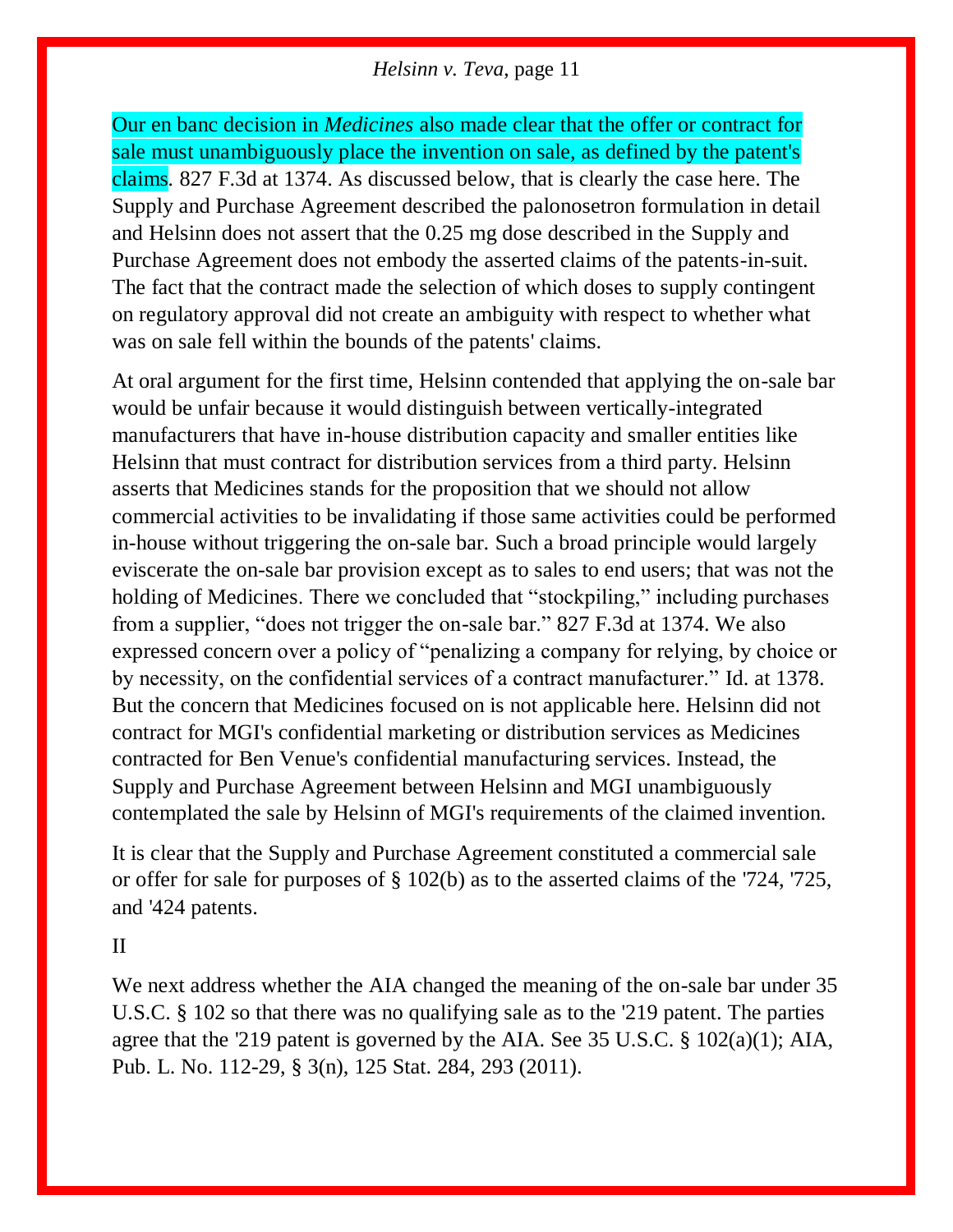Before the AIA, [§ 102\(b\)](https://1.next.westlaw.com/Link/Document/FullText?findType=L&pubNum=1000546&cite=35USCAS102&originatingDoc=Ib18d09d02e9311e79de0d9b9354e8e59&refType=SP&originationContext=document&transitionType=DocumentItem&contextData=(sc.Search)#co_pp_a83b000018c76) barred the patentability of an invention that was "patented or described in a printed publication in this or a foreign country or in public use or on sale in this country, more than one year prior to the date of the application for patent." [35 U.S.C. § 102\(b\) \(2006\)](https://1.next.westlaw.com/Link/Document/FullText?findType=L&pubNum=1000546&cite=35USCAS102&originatingDoc=Ib18d09d02e9311e79de0d9b9354e8e59&refType=SP&originationContext=document&transitionType=DocumentItem&contextData=(sc.Search)#co_pp_a83b000018c76) (emphasis added). Under that earlier provision, we concluded that, although confidentiality weighs against application of the on-sale bar, see *Medicines*[, 827 F.3d at 1376, 1377 n.2,](https://1.next.westlaw.com/Link/Document/FullText?findType=Y&serNum=2039349161&pubNum=0000506&originatingDoc=Ib18d09d02e9311e79de0d9b9354e8e59&refType=RP&fi=co_pp_sp_506_1376&originationContext=document&transitionType=DocumentItem&contextData=(sc.Search)#co_pp_sp_506_1376) that fact alone is not determinative. For instance, in [In re Caveney,](https://1.next.westlaw.com/Link/Document/FullText?findType=Y&serNum=1985123562&pubNum=0000350&originatingDoc=Ib18d09d02e9311e79de0d9b9354e8e59&refType=RP&originationContext=document&transitionType=DocumentItem&contextData=(sc.Search)) a British company offered to sell the claimed invention to an American company that would be its exclusive seller in the United States before the critical date. *[In re Caveney](https://1.next.westlaw.com/Link/Document/FullText?findType=Y&serNum=1985123562&pubNum=0000350&originatingDoc=Ib18d09d02e9311e79de0d9b9354e8e59&refType=RP&fi=co_pp_sp_350_673&originationContext=document&transitionType=DocumentItem&contextData=(sc.Search)#co_pp_sp_350_673)*, 761 [F.2d 671, 673–74 \(Fed. Cir. 1985\).](https://1.next.westlaw.com/Link/Document/FullText?findType=Y&serNum=1985123562&pubNum=0000350&originatingDoc=Ib18d09d02e9311e79de0d9b9354e8e59&refType=RP&fi=co_pp_sp_350_673&originationContext=document&transitionType=DocumentItem&contextData=(sc.Search)#co_pp_sp_350_673) The court rejected the argument that a sale or offer for sale did not trigger the on-sale bar when it had been "kept secret from the trade," concluding that "sales or offers by one person of a claimed invention ... bar another party from obtaining a patent if the sale or offer to sell is made over a year before the latter's filing date." [Id. at 675.](https://1.next.westlaw.com/Link/Document/FullText?findType=Y&serNum=1985123562&pubNum=0000350&originatingDoc=Ib18d09d02e9311e79de0d9b9354e8e59&refType=RP&fi=co_pp_sp_350_675&originationContext=document&transitionType=DocumentItem&contextData=(sc.Search)#co_pp_sp_350_675)

By enacting the AIA, Congress amended [§ 102](https://1.next.westlaw.com/Link/Document/FullText?findType=L&pubNum=1000546&cite=35USCAS102&originatingDoc=Ib18d09d02e9311e79de0d9b9354e8e59&refType=LQ&originationContext=document&transitionType=DocumentItem&contextData=(sc.Search)) to bar the patentability of an "invention [that] was patented, described in a printed publication, or in public use, on sale, or otherwise available to the public before the effective filing date of the claimed invention." 35 U.S.C.  $\S$  102(a)(1) (emphasis added [by the Court omitted[).

Teva and various amici assert that by reenacting the existing statutory term, "on sale," Congress did not change the meaning of the on-sale bar or disturb settled law. Helsinn, the government, and other amici argue that the AIA changed the law by adding the "otherwise available to the public" phrase. They argue that the onsale bar now does not encompass secret sales and requires that a sale make the invention available to the public in order to trigger application of the on-sale bar. Apart from the additional statutory language, this argument primarily relies on floor statements made by individual members of Congress. While recognizing that such floor statements are typically not reliable as indicators of congressional intent, see, e.g., *[Exxon Mobil Corp. v. Allapattah Servs., Inc.,](https://1.next.westlaw.com/Link/Document/FullText?findType=Y&serNum=2006844939&pubNum=0000708&originatingDoc=Ib18d09d02e9311e79de0d9b9354e8e59&refType=RP&originationContext=document&transitionType=DocumentItem&contextData=(sc.Search))* 545 U.S. 546, 568, 125 [S.Ct. 2611, 162 L.Ed.2d 502 \(2005\),](https://1.next.westlaw.com/Link/Document/FullText?findType=Y&serNum=2006844939&pubNum=0000708&originatingDoc=Ib18d09d02e9311e79de0d9b9354e8e59&refType=RP&originationContext=document&transitionType=DocumentItem&contextData=(sc.Search)) they argue that here we should look to the floor statements to determine the meaning of the provision. These floor statements include material such as the following:

"[S]ubsection 102(a) was drafted in part to do away with precedent under current law that private offers for sale or private uses or secret processes practiced in the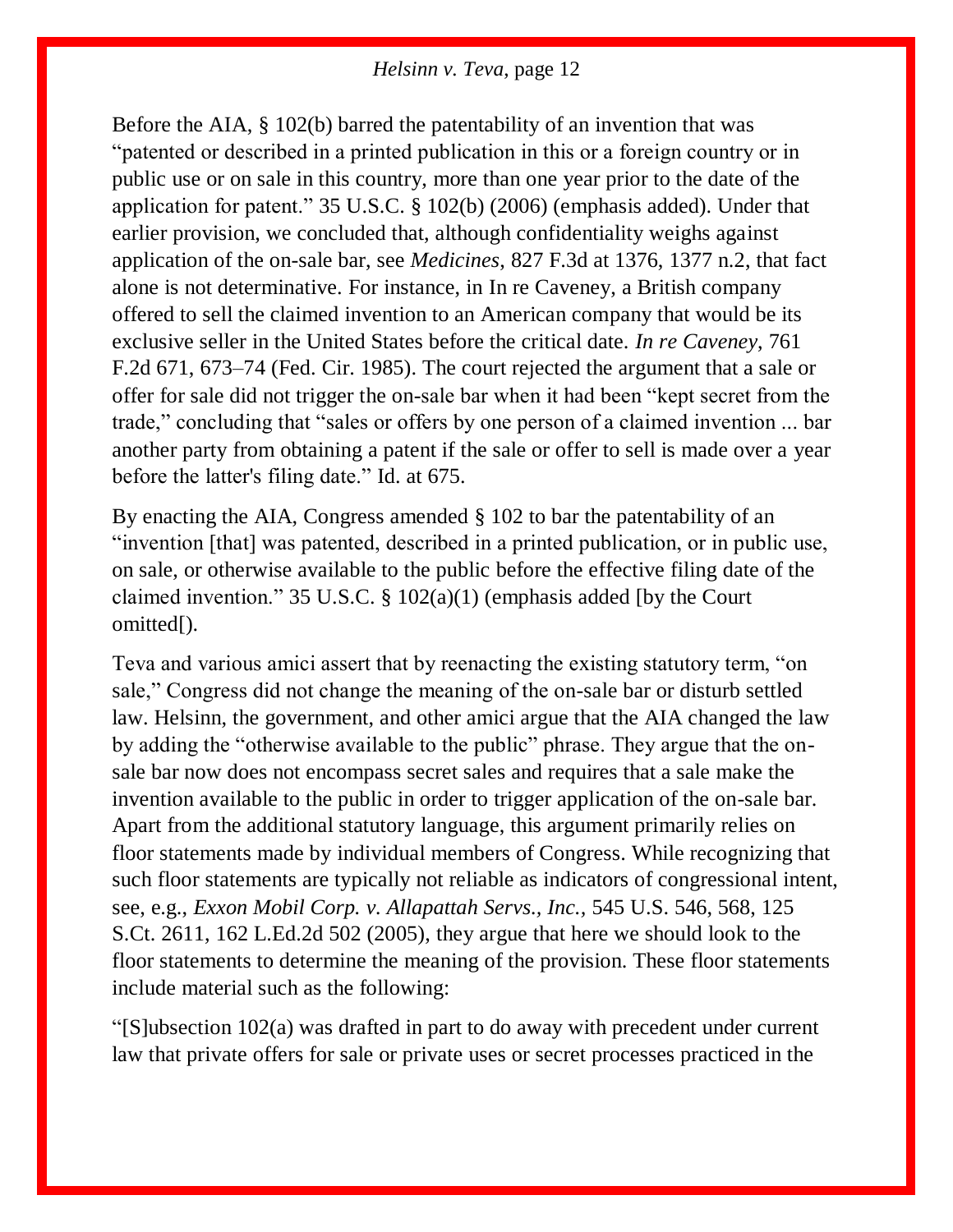United States that result in a product or service that is then made public may be deemed patent-defeating prior art. That will no longer be the case."

157 Cong. Rec. 3415 (2011) (remarks of Sen. Leahy) (emphasis added).

"[T]he current on-sale bar imposes penalties not demanded by any legitimate public interest. There is no reason to fear 'commercialization' that merely consists of a secret sale or offer for sale but that does not operate to disclose the invention to the public.... The present bill's new [section 102\(a\)](https://1.next.westlaw.com/Link/Document/FullText?findType=L&pubNum=1000546&cite=35USCAS102&originatingDoc=Ib18d09d02e9311e79de0d9b9354e8e59&refType=SP&originationContext=document&transitionType=DocumentItem&contextData=(sc.Search)#co_pp_8b3b0000958a4) precludes extreme results such as these...."

157 Cong. Rec. 3424 (2011) (remarks of Sen. Kyl) (emphasis added)[.8](https://1.next.westlaw.com/Document/Ib18d09d02e9311e79de0d9b9354e8e59/View/FullText.html?navigationPath=Search%2Fv1%2Fresults%2Fnavigation%2Fi0ad73aa7000001643cbe420d3f3e34f7%3FNav%3DCASE%26fragmentIdentifier%3DIb18d09d02e9311e79de0d9b9354e8e59%26startIndex%3D1%26contextData%3D%2528sc.Search%2529%26transitionType%3DSearchItem&listSource=Search&listPageSource=9ecfb5dd764b033872c1b85917252153&list=ALL&rank=1&sessionScopeId=52a0e40fca98e38fcc59984ddf26ead6f5376bec34e916c8590f88dc43792fae&originationContext=Search%20Result&transitionType=SearchItem&contextData=%28sc.Search%29#co_footnote_B00082041546452)

We decline the invitation by the parties to decide this case more broadly than necessary. At most the floor statements show an intent "to do away with precedent under current [\[§ 102\]](https://1.next.westlaw.com/Link/Document/FullText?findType=L&pubNum=1000546&cite=35USCAS102&originatingDoc=Ib18d09d02e9311e79de0d9b9354e8e59&refType=LQ&originationContext=document&transitionType=DocumentItem&contextData=(sc.Search)) law," 157 Cong. Rec. 3415 (2011) (remarks of Sen. Leahy). Such precedent had held certain secret uses to be invalidating under the "public use" prong of [§ 102\(b\).](https://1.next.westlaw.com/Link/Document/FullText?findType=L&pubNum=1000546&cite=35USCAS102&originatingDoc=Ib18d09d02e9311e79de0d9b9354e8e59&refType=SP&originationContext=document&transitionType=DocumentItem&contextData=(sc.Search)#co_pp_a83b000018c76) Senator Kyl explicitly referenced cases such as *[Egbert v.](https://1.next.westlaw.com/Link/Document/FullText?findType=Y&serNum=1881195174&pubNum=0000780&originatingDoc=Ib18d09d02e9311e79de0d9b9354e8e59&refType=RP&originationContext=document&transitionType=DocumentItem&contextData=(sc.Search))  Lippman,* [104 U.S. 333, 26 L.Ed. 755 \(1881\),](https://1.next.westlaw.com/Link/Document/FullText?findType=Y&serNum=1881195174&pubNum=0000780&originatingDoc=Ib18d09d02e9311e79de0d9b9354e8e59&refType=RP&originationContext=document&transitionType=DocumentItem&contextData=(sc.Search)) *[Beachcombers International, Inc. v.](https://1.next.westlaw.com/Link/Document/FullText?findType=Y&serNum=1994161680&pubNum=0000506&originatingDoc=Ib18d09d02e9311e79de0d9b9354e8e59&refType=RP&originationContext=document&transitionType=DocumentItem&contextData=(sc.Search))  [Wildewood Creative Products, Inc](https://1.next.westlaw.com/Link/Document/FullText?findType=Y&serNum=1994161680&pubNum=0000506&originatingDoc=Ib18d09d02e9311e79de0d9b9354e8e59&refType=RP&originationContext=document&transitionType=DocumentItem&contextData=(sc.Search))*., 31 F.3d 1154 (Fed. Cir. 1994), and *[JumpSport,](https://1.next.westlaw.com/Link/Document/FullText?findType=Y&serNum=2009597369&pubNum=0000999&originatingDoc=Ib18d09d02e9311e79de0d9b9354e8e59&refType=RP&originationContext=document&transitionType=DocumentItem&contextData=(sc.Search))  Inc. v. Jumpking, Inc.*[, Nos. 05–1182, 05–1196, 05–1197, 2006 WL 2034498 \(Fed.](https://1.next.westlaw.com/Link/Document/FullText?findType=Y&serNum=2009597369&pubNum=0000999&originatingDoc=Ib18d09d02e9311e79de0d9b9354e8e59&refType=RP&originationContext=document&transitionType=DocumentItem&contextData=(sc.Search))  [Cir. July 21, 2006\),](https://1.next.westlaw.com/Link/Document/FullText?findType=Y&serNum=2009597369&pubNum=0000999&originatingDoc=Ib18d09d02e9311e79de0d9b9354e8e59&refType=RP&originationContext=document&transitionType=DocumentItem&contextData=(sc.Search)) and stated that "new [section 102\(a\)](https://1.next.westlaw.com/Link/Document/FullText?findType=L&pubNum=1000546&cite=35USCAS102&originatingDoc=Ib18d09d02e9311e79de0d9b9354e8e59&refType=SP&originationContext=document&transitionType=DocumentItem&contextData=(sc.Search)#co_pp_8b3b0000958a4) precludes extreme results such as these." 157 Cong. Rec. 3424 (2011) (remarks of Sen. Kyl). Each of those cases involved a public use where the invention was not, as a result of the use, disclosed to the public. This public use issue is not before us, and we decline to address it.

The floor statements do not identify any sale cases that would be overturned by the amendments. Even if the floor statements were intended to overrule those secret or confidential sale cases discussed above and cited in footnote 7, that would have no effect here since those cases were concerned entirely with whether the existence of a sale or offer was public. Here, the existence of the sale—i.e., the Supply and Purchase Agreement between Helsinn and MGI—was publicly announced in MGI's 8-K filing with the SEC. The 8-K filing also included a copy of the contract for sale as an attachment, albeit partially redacted. Detailed information about palonosetron, its benefits and uses in treating CINV were also disclosed.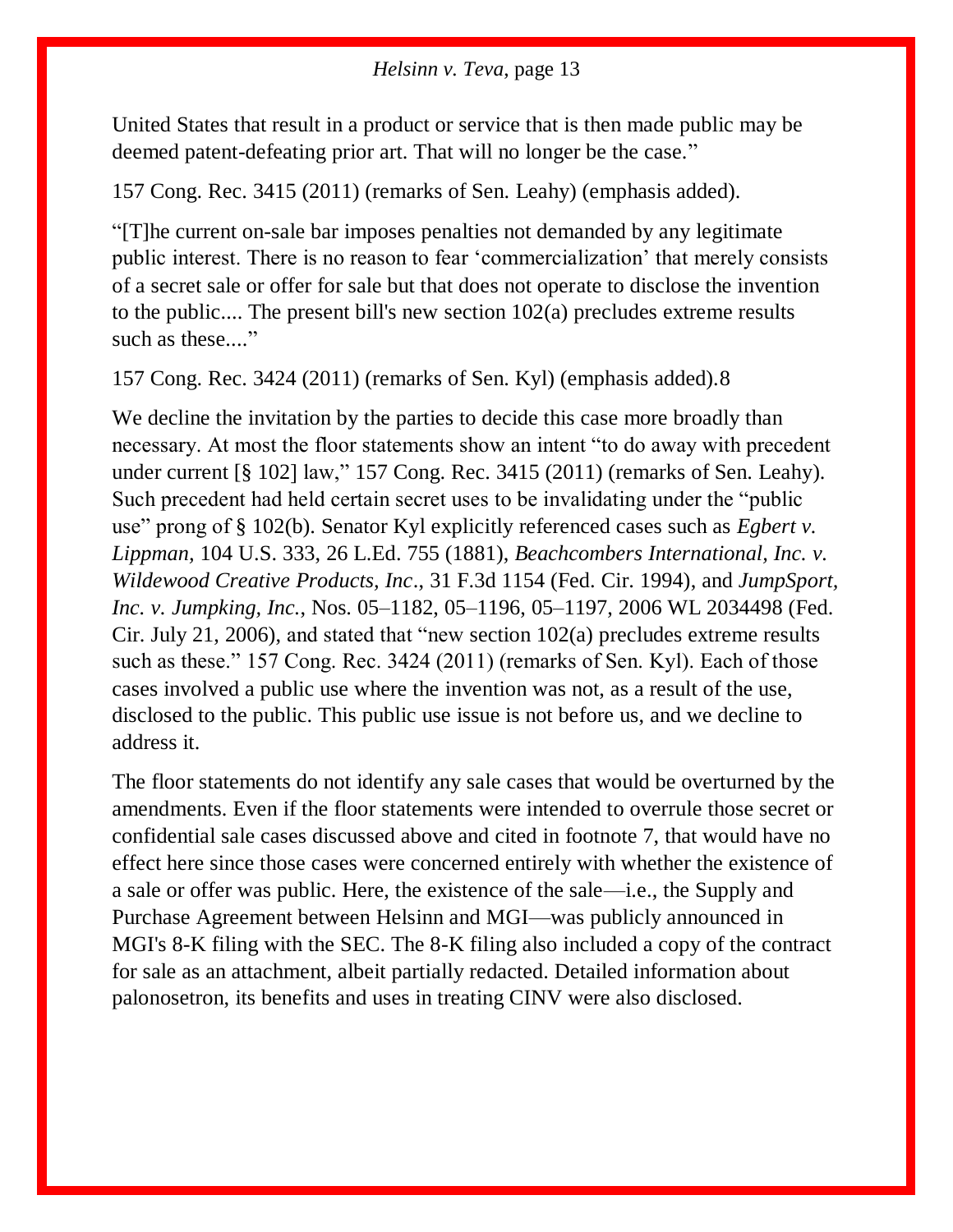The statements disclosed the chemical structure of palonosetron and specified that the covered products were "pharmaceutical preparations for human use in [intravenous] dosage form, containing [palonosetron] as an active ingredient." Supply and Purchase Agreement, supra, art. 1.9[.9](https://1.next.westlaw.com/Document/Ib18d09d02e9311e79de0d9b9354e8e59/View/FullText.html?navigationPath=Search%2Fv1%2Fresults%2Fnavigation%2Fi0ad73aa7000001643cbe420d3f3e34f7%3FNav%3DCASE%26fragmentIdentifier%3DIb18d09d02e9311e79de0d9b9354e8e59%26startIndex%3D1%26contextData%3D%2528sc.Search%2529%26transitionType%3DSearchItem&listSource=Search&listPageSource=9ecfb5dd764b033872c1b85917252153&list=ALL&rank=1&sessionScopeId=52a0e40fca98e38fcc59984ddf26ead6f5376bec34e916c8590f88dc43792fae&originationContext=Search%20Result&transitionType=SearchItem&contextData=%28sc.Search%29#co_footnote_B00092041546452) And, as described above, the agreements disclosed all the pertinent details of the transaction other than the price and dosage levels.

Helsinn argues that the AIA did more than overrule the "secret sale" cases, and relies on the "otherwise available to the public" language in the statute and the floor statements. Helsinn argues that those statements suggest that the on-sale bar does not apply unless the sale "disclose[s] the invention to the public" before the critical date. 157 Cong. Rec. 3424 (2011) (remarks of Sen. Kyl). It urges that since the 0.25 mg dose was not disclosed, the invention was not disclosed and the onsale bar does not apply. The suggestion is that Congress required that the details of the claimed invention be publicly disclosed before the on-sale bar is triggered.

Requiring such disclosure as a condition of the on-sale bar would work a foundational change in the theory of the statutory on-sale bar. Indeed, the seminal Supreme Court decision in *[Pennock](https://1.next.westlaw.com/Link/Document/FullText?findType=Y&serNum=1800105795&pubNum=0000780&originatingDoc=Ib18d09d02e9311e79de0d9b9354e8e59&refType=RP&originationContext=document&transitionType=DocumentItem&contextData=(sc.Search))* addressed exactly such a situation—the public sale of an item but the withholding from "the public the secrets of [the] invention." *Pennock v. Dialogue*[, 27 U.S. \(2 Pet.\) 1, 19, 7 L.Ed. 327 \(1829\).](https://1.next.westlaw.com/Link/Document/FullText?findType=Y&serNum=1800105795&pubNum=0000780&originatingDoc=Ib18d09d02e9311e79de0d9b9354e8e59&refType=RP&fi=co_pp_sp_780_19&originationContext=document&transitionType=DocumentItem&contextData=(sc.Search)#co_pp_sp_780_19) Failing to find such a sale invalidating, said the Court, "would materially retard the progress of science and the useful arts, and give a premium to those who should be least prompt to communicate their discoveries." [Id.](https://1.next.westlaw.com/Link/Document/FullText?findType=Y&serNum=1800105795&pubNum=0000470&originatingDoc=Ib18d09d02e9311e79de0d9b9354e8e59&refType=RP&originationContext=document&transitionType=DocumentItem&contextData=(sc.Search))

So too under our cases, *an invention is made available to the public when there is a commercial offer or contract to sell a product embodying the invention and that sale is made public.* Our cases explicitly rejected a requirement that the details of the invention be disclosed in the terms of sale. See *[RCA Corp. v. Data Gen.](https://1.next.westlaw.com/Link/Document/FullText?findType=Y&serNum=1989144960&pubNum=0000350&originatingDoc=Ib18d09d02e9311e79de0d9b9354e8e59&refType=RP&fi=co_pp_sp_350_1060&originationContext=document&transitionType=DocumentItem&contextData=(sc.Search)#co_pp_sp_350_1060)  Corp*., [887 F.2d 1056, 1060 \(Fed. Cir. 1989\),](https://1.next.westlaw.com/Link/Document/FullText?findType=Y&serNum=1989144960&pubNum=0000350&originatingDoc=Ib18d09d02e9311e79de0d9b9354e8e59&refType=RP&fi=co_pp_sp_350_1060&originationContext=document&transitionType=DocumentItem&contextData=(sc.Search)#co_pp_sp_350_1060) overruled in part on other grounds by *Grp. One,* [254 F.3d at 1048](https://1.next.westlaw.com/Link/Document/FullText?findType=Y&serNum=2001517727&pubNum=0000506&originatingDoc=Ib18d09d02e9311e79de0d9b9354e8e59&refType=RP&fi=co_pp_sp_506_1048&originationContext=document&transitionType=DocumentItem&contextData=(sc.Search)#co_pp_sp_506_1048) (rejecting the argument "that the bid documents themselves must disclose the invention with respect to all claim elements" since that is "clearly not legally correct" and there can be "a definite offer for sale or a sale of a claimed invention even though no details are disclosed").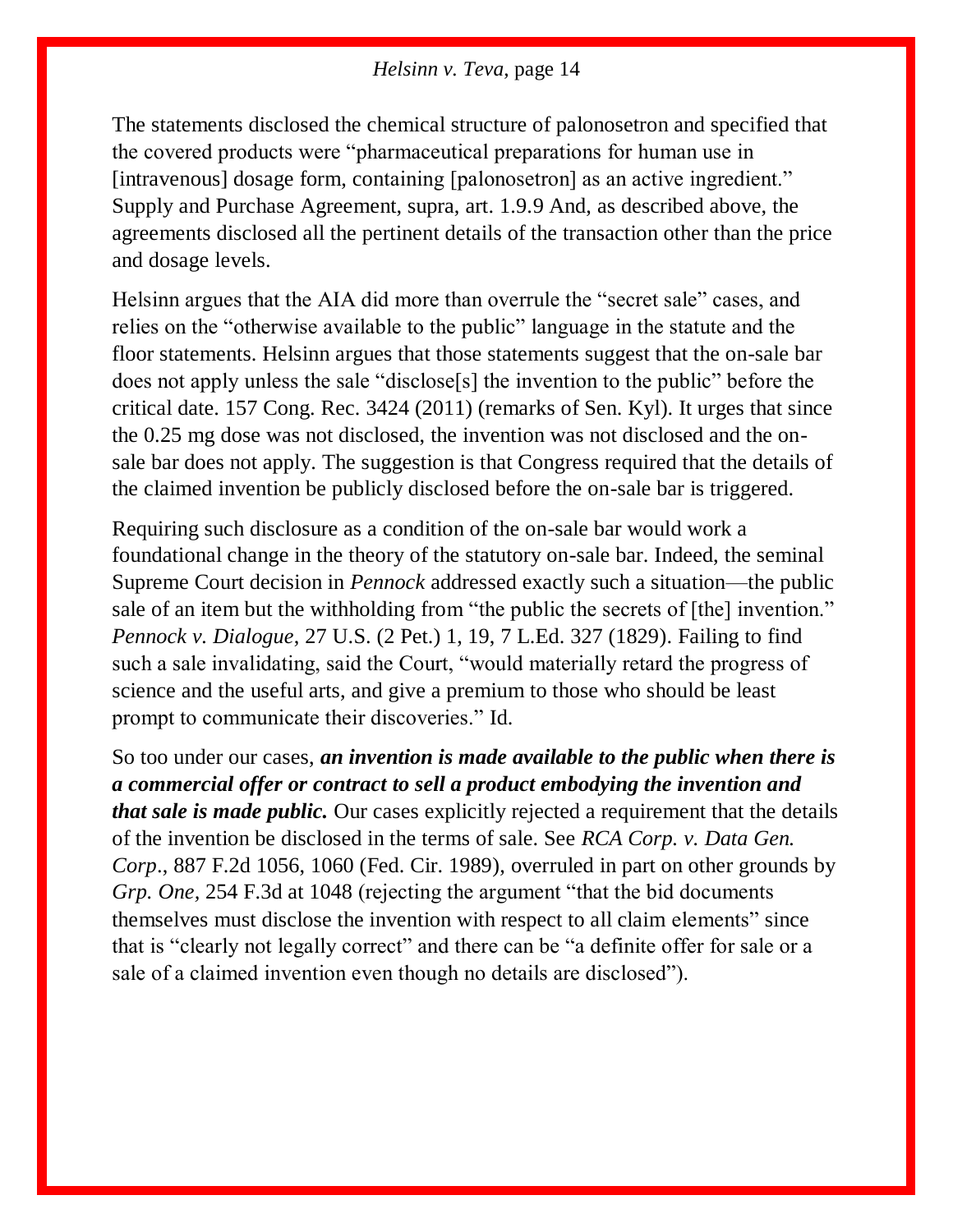A primary rationale of the on-sale bar is that *publicly offering a product for sale that embodies the claimed invention places it in the public domain, regardless of when or whether actual delivery occurs*. The patented product need not be onhand or even delivered prior to the critical date to trigger the on-sale bar. And, as previously noted, we have never required that a sale be consummated or an offer accepted for the invention to be in the public domain and the on-sale bar to apply, nor have we distinguished sales from mere offers for sale. We have also not required that members of the public be aware that the product sold actually embodies the claimed invention. For instance, in *Abbott Laboratories v. Geneva Pharmaceuticals, Inc.,* 182 F.3d 1315 (Fed. Cir. 1999), at the time of the sale, neither party to the transaction knew whether the product sold embodied the claimed invention and had no easy way to determine what the product was. [Id. at](https://1.next.westlaw.com/Link/Document/FullText?findType=Y&serNum=1999157544&pubNum=0000506&originatingDoc=Ib18d09d02e9311e79de0d9b9354e8e59&refType=RP&fi=co_pp_sp_506_1317&originationContext=document&transitionType=DocumentItem&contextData=(sc.Search)#co_pp_sp_506_1317)  [1317–18.](https://1.next.westlaw.com/Link/Document/FullText?findType=Y&serNum=1999157544&pubNum=0000506&originatingDoc=Ib18d09d02e9311e79de0d9b9354e8e59&refType=RP&fi=co_pp_sp_506_1317&originationContext=document&transitionType=DocumentItem&contextData=(sc.Search)#co_pp_sp_506_1317)

# Thus, *our prior cases have applied the on-sale bar even when there is no delivery, when delivery is set after the critical date, or, even when, upon delivery, members of the public could not ascertain the claimed invention.* There is no

indication in the floor statements that these members intended to overrule these cases. In stating that the invention must be available to the public they evidently meant that the public sale itself would put the patented product in the hands of the public. Senator Kyl himself seems to have agreed with this proposition, stating explicitly that "once a product is sold on the market, any invention that is inherent to the product becomes publicly available prior art and cannot be patented." 157 Cong. Rec. 3423 (2011) (remarks of Sen. Kyl)[.14](https://1.next.westlaw.com/Document/Ib18d09d02e9311e79de0d9b9354e8e59/View/FullText.html?navigationPath=Search%2Fv1%2Fresults%2Fnavigation%2Fi0ad73aa7000001643cbe420d3f3e34f7%3FNav%3DCASE%26fragmentIdentifier%3DIb18d09d02e9311e79de0d9b9354e8e59%26startIndex%3D1%26contextData%3D%2528sc.Search%2529%26transitionType%3DSearchItem&listSource=Search&listPageSource=9ecfb5dd764b033872c1b85917252153&list=ALL&rank=1&sessionScopeId=52a0e40fca98e38fcc59984ddf26ead6f5376bec34e916c8590f88dc43792fae&originationContext=Search%20Result&transitionType=SearchItem&contextData=%28sc.Search%29#co_footnote_B00142041546452) There are no floor statements suggesting that the sale or offer documents must themselves publicly disclose the details of the claimed invention before the critical date. If Congress intended to work such a sweeping change to our on-sale bar jurisprudence and "wished to repeal ... [these prior] cases legislatively, it would do so by clear language." *[Dir.,](https://1.next.westlaw.com/Link/Document/FullText?findType=Y&serNum=1983102110&pubNum=0000708&originatingDoc=Ib18d09d02e9311e79de0d9b9354e8e59&refType=RP&fi=co_pp_sp_708_321&originationContext=document&transitionType=DocumentItem&contextData=(sc.Search)#co_pp_sp_708_321)  [OWCP v. Perini N. River Assocs.,](https://1.next.westlaw.com/Link/Document/FullText?findType=Y&serNum=1983102110&pubNum=0000708&originatingDoc=Ib18d09d02e9311e79de0d9b9354e8e59&refType=RP&fi=co_pp_sp_708_321&originationContext=document&transitionType=DocumentItem&contextData=(sc.Search)#co_pp_sp_708_321)* 459 U.S. 297, 321 (1983).

# *We conclude that, after the AIA, if the existence of the sale is public, the details of the invention need not be publicly disclosed in the terms of sale*. For the reasons already stated, the Supply and Purchase Agreement between Helsinn and MGI constituted a sale of the claimed invention—the 0.25 mg dose—before the critical date, and therefore both the pre-AIA and AIA on-sale bars apply. We do not find that distribution agreements will always be invalidating under [§ 102.](https://1.next.westlaw.com/Link/Document/FullText?findType=L&pubNum=1000546&cite=35USCAS102&originatingDoc=Ib18d09d02e9311e79de0d9b9354e8e59&refType=LQ&originationContext=document&transitionType=DocumentItem&contextData=(sc.Search)) We

simply find that this particular Supply and Purchase Agreement is.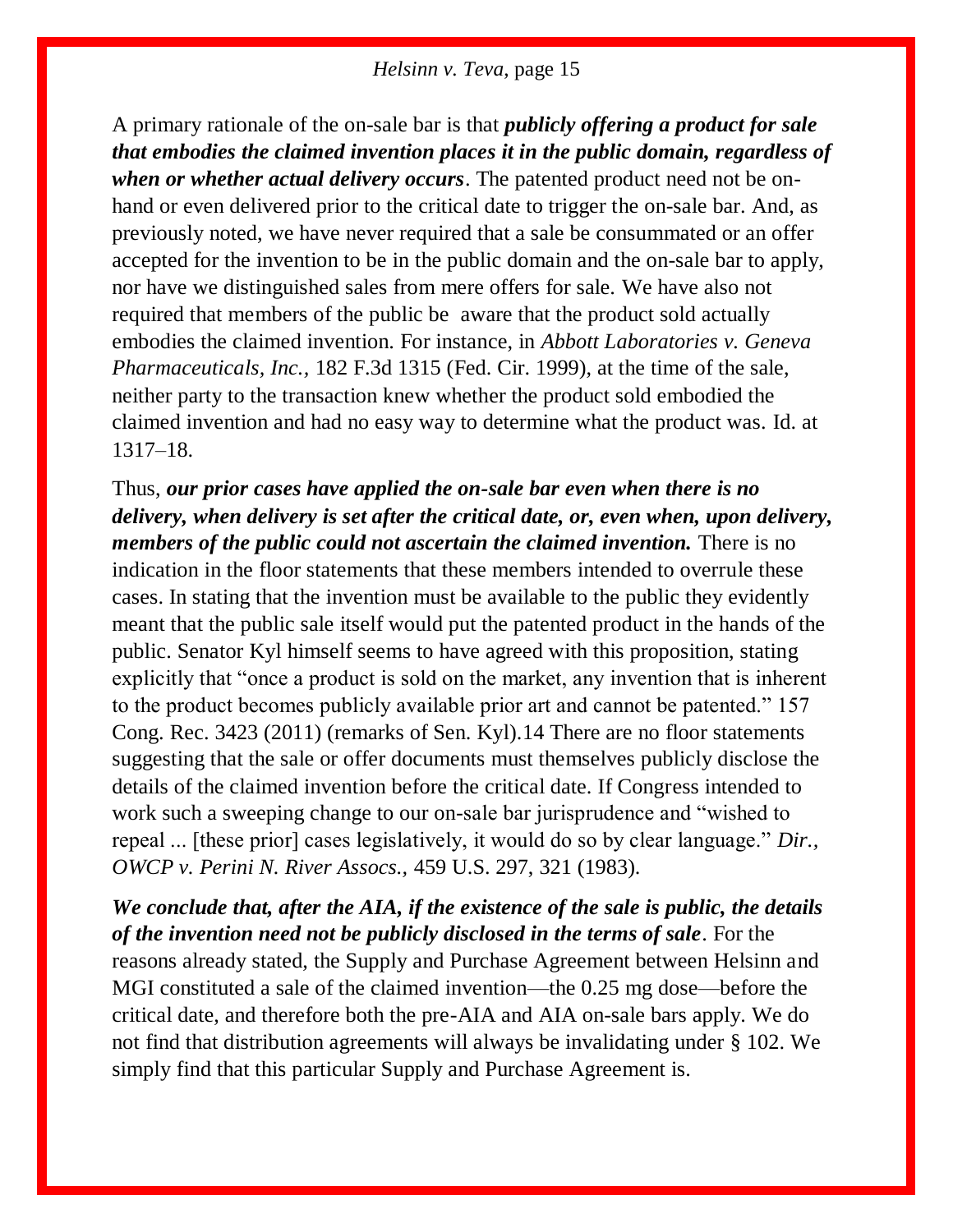#### III

We finally address whether the invention was ready for patenting as of the critical date of January 30, 2002. Under *[Pfaff](https://1.next.westlaw.com/Link/Document/FullText?findType=Y&serNum=1998228564&pubNum=0000780&originatingDoc=Ib18d09d02e9311e79de0d9b9354e8e59&refType=RP&originationContext=document&transitionType=DocumentItem&contextData=(sc.Search))*, there are at least two ways in which an invention can be shown to be ready for patenting: "by proof of reduction to practice before the critical date; or by proof that prior to the critical date the inventor had prepared drawings or other descriptions of the invention that were sufficiently specific to enable a person skilled in the art to practice the invention." Pfaff, 525 U.S. at 67–68. We conclude that the invention here was ready for patenting because it was reduced to practice before the critical date, and we need not address the alternative enablement approach, not addressed by the district court.

### A. Reduction to Practice

An invention is reduced to practice when "the inventor (1) constructed an embodiment ... that met all the limitations and (2) determined that the invention would work for its intended purpose." *[In re Omeprazole Patent Litig.](https://1.next.westlaw.com/Link/Document/FullText?findType=Y&serNum=2016791128&pubNum=0000506&originatingDoc=Ib18d09d02e9311e79de0d9b9354e8e59&refType=RP&fi=co_pp_sp_506_1373&originationContext=document&transitionType=DocumentItem&contextData=(sc.Search)#co_pp_sp_506_1373)*, 536 F.3d [1361, 1373 \(Fed. Cir. 2008\)](https://1.next.westlaw.com/Link/Document/FullText?findType=Y&serNum=2016791128&pubNum=0000506&originatingDoc=Ib18d09d02e9311e79de0d9b9354e8e59&refType=RP&fi=co_pp_sp_506_1373&originationContext=document&transitionType=DocumentItem&contextData=(sc.Search)#co_pp_sp_506_1373) (internal quotation marks and citations omitted) (citing *Z4 Techs., Inc. v. Microsoft Corp.,* [507 F.3d 1340, 1352 \(Fed. Cir. 2007\)\)](https://1.next.westlaw.com/Link/Document/FullText?findType=Y&serNum=2014119823&pubNum=0000506&originatingDoc=Ib18d09d02e9311e79de0d9b9354e8e59&refType=RP&fi=co_pp_sp_506_1352&originationContext=document&transitionType=DocumentItem&contextData=(sc.Search)#co_pp_sp_506_1352). Reduction to practice occurs if "the claimant had possession of the subject matter of the [claim] and that it was shown or known to work for its intended purpose." S*[treck, Inc. v. Research & Diagnostic Sys., Inc](https://1.next.westlaw.com/Link/Document/FullText?findType=Y&serNum=2026366838&pubNum=0000506&originatingDoc=Ib18d09d02e9311e79de0d9b9354e8e59&refType=RP&fi=co_pp_sp_506_1193&originationContext=document&transitionType=DocumentItem&contextData=(sc.Search)#co_pp_sp_506_1193)*., 659 F.3d 1186, 1193 (Fed. Cir. [2011\);](https://1.next.westlaw.com/Link/Document/FullText?findType=Y&serNum=2026366838&pubNum=0000506&originatingDoc=Ib18d09d02e9311e79de0d9b9354e8e59&refType=RP&fi=co_pp_sp_506_1193&originationContext=document&transitionType=DocumentItem&contextData=(sc.Search)#co_pp_sp_506_1193) accord *Sanofi-Aventis v. Pfizer Inc*[., 733 F.3d 1364, 1367–68 \(Fed. Cir.](https://1.next.westlaw.com/Link/Document/FullText?findType=Y&serNum=2031903045&pubNum=0000506&originatingDoc=Ib18d09d02e9311e79de0d9b9354e8e59&refType=RP&fi=co_pp_sp_506_1367&originationContext=document&transitionType=DocumentItem&contextData=(sc.Search)#co_pp_sp_506_1367)  [2013\).](https://1.next.westlaw.com/Link/Document/FullText?findType=Y&serNum=2031903045&pubNum=0000506&originatingDoc=Ib18d09d02e9311e79de0d9b9354e8e59&refType=RP&fi=co_pp_sp_506_1367&originationContext=document&transitionType=DocumentItem&contextData=(sc.Search)#co_pp_sp_506_1367)

Before trial, the parties stipulated that they would contest ready for patenting "only with respect to the limitations and intended uses of 'reducing emesis or reducing the likelihood of emesis' and 'to reduce the likelihood of [cancer](https://1.next.westlaw.com/Link/Document/FullText?entityType=disease&entityId=Iaf34f5c3475411db9765f9243f53508a&originationContext=document&transitionType=DocumentItem&contextData=(sc.Default)) chemotherapyinduced nausea and vomiting' of the asserted claims" and not "for any other reason." J.A. 26081. Thus, for instance, it is uncontested that the formulation had been made and was stable prior to the critical date. Accordingly, the only issue with respect to ready for patenting before the district court and on appeal is whether Helsinn had determined that the invention would work for its intended purpose, which, according to the claims, is "reducing the likelihood" of emesis and CINV.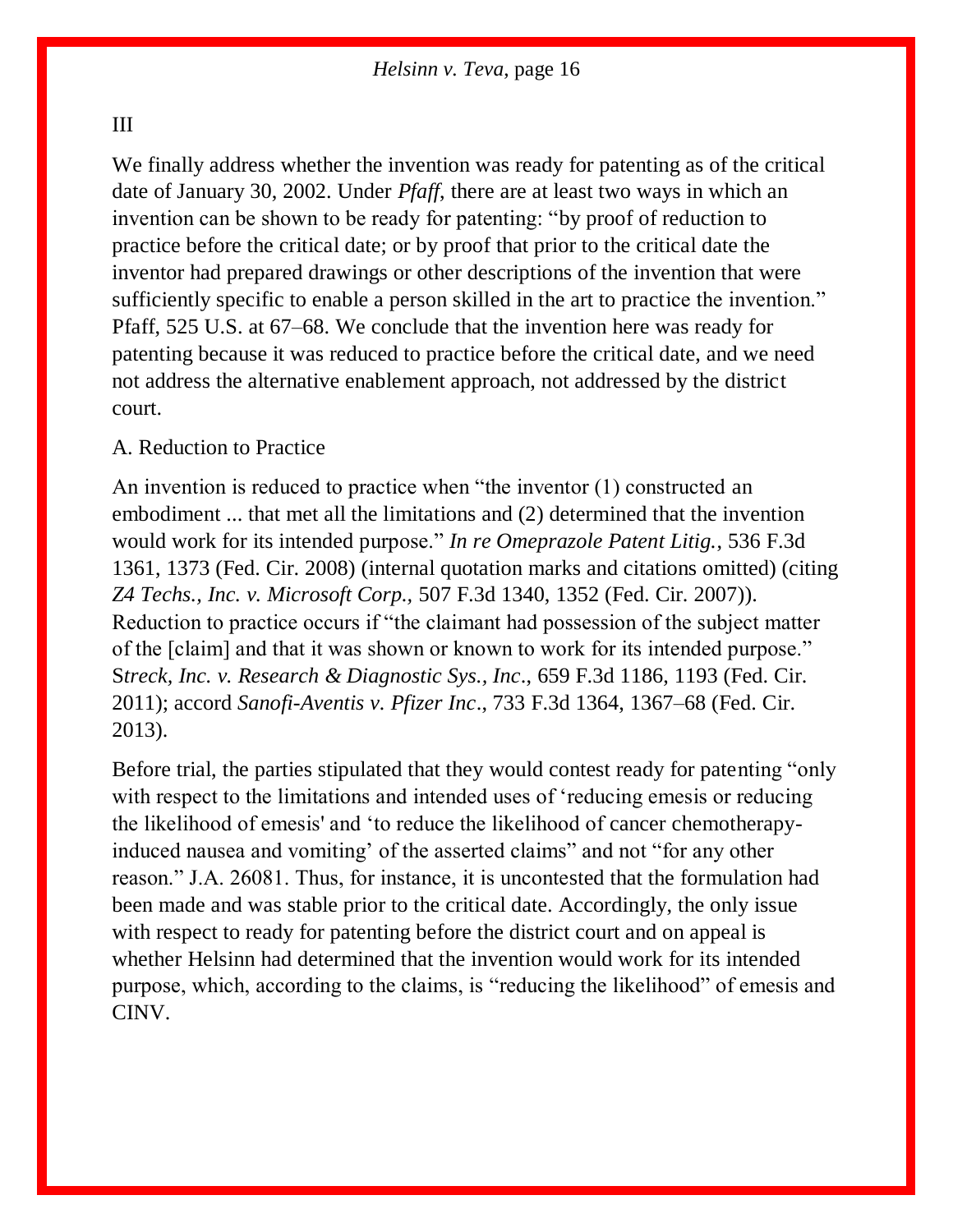Our cases distinguish between the standard required to show that a particular invention would work for its intended purpose and the standard that governs FDA approval of new drugs, including the various stages of clinical trials. See, e.g., *Scott v. Finney,* [34 F.3d 1058, 1063–64 \(Fed. Cir. 1994\)](https://1.next.westlaw.com/Link/Document/FullText?findType=Y&serNum=1994185861&pubNum=0000506&originatingDoc=Ib18d09d02e9311e79de0d9b9354e8e59&refType=RP&fi=co_pp_sp_506_1063&originationContext=document&transitionType=DocumentItem&contextData=(sc.Search)#co_pp_sp_506_1063) (addressing reduction to practice in the priority context). In patent law, the requisite testing, if any, for showing that an invention will "work for its intended purpose" varies depending on "the character of the invention," including the claim language and the "nature and complexity of the problem" the invention seeks to solve. [Id. at 1061–62;](https://1.next.westlaw.com/Link/Document/FullText?findType=Y&serNum=1994185861&pubNum=0000506&originatingDoc=Ib18d09d02e9311e79de0d9b9354e8e59&refType=RP&fi=co_pp_sp_506_1061&originationContext=document&transitionType=DocumentItem&contextData=(sc.Search)#co_pp_sp_506_1061) see also *[Slip Track Sys., Inc. v. Metal-Lite, Inc.,](https://1.next.westlaw.com/Link/Document/FullText?findType=Y&serNum=2002574147&pubNum=0000506&originatingDoc=Ib18d09d02e9311e79de0d9b9354e8e59&refType=RP&fi=co_pp_sp_506_1265&originationContext=document&transitionType=DocumentItem&contextData=(sc.Search)#co_pp_sp_506_1265)* 304 F.3d 1256, 1265 (Fed. Cir. 2002). Generally there must be some "demonstration of the workability or utility of the claimed invention." *Honeywell Int'l Inc. v. Universal Avionics Sys. Corp.,* 488 F.3d 982, 997 (Fed. Cir. 2007). This must show that the invention works for its intended purpose "beyond a probability of failure" but not "beyond a possibility of failure." *Scott*[, 34 F.3d at 1062.](https://1.next.westlaw.com/Link/Document/FullText?findType=Y&serNum=1994185861&pubNum=0000506&originatingDoc=Ib18d09d02e9311e79de0d9b9354e8e59&refType=RP&fi=co_pp_sp_506_1062&originationContext=document&transitionType=DocumentItem&contextData=(sc.Search)#co_pp_sp_506_1062) "[L]ater refinements do not preclude reduction to practice, [and] it is improper to conclude that an invention is not reduced to practice merely because further testing is being conducted." *[Atlanta Attachment Co. v. Leggett &](https://1.next.westlaw.com/Link/Document/FullText?findType=Y&serNum=2015297772&pubNum=0000506&originatingDoc=Ib18d09d02e9311e79de0d9b9354e8e59&refType=RP&fi=co_pp_sp_506_1367&originationContext=document&transitionType=DocumentItem&contextData=(sc.Search)#co_pp_sp_506_1367)  Platt, Inc.*[, 516 F.3d 1361, 1367 \(Fed. Cir. 2008\).](https://1.next.westlaw.com/Link/Document/FullText?findType=Y&serNum=2015297772&pubNum=0000506&originatingDoc=Ib18d09d02e9311e79de0d9b9354e8e59&refType=RP&fi=co_pp_sp_506_1367&originationContext=document&transitionType=DocumentItem&contextData=(sc.Search)#co_pp_sp_506_1367)

Approval of a new drug by FDA, however, is a more demanding standard than that involved in the patents-in-suit. The patents here make no reference to FDA standards and broadly claim a palonosetron formulation for reducing the likelihood of emesis and CINV. For FDA approval, however, an applicant must submit, inter alia, "adequate tests by all methods reasonably applicable to show whether or not such drug is safe for use" and "substantial evidence that the drug will have the effect it purports or is represented to have under the conditions of use prescribed." [21 U.S.C. § 355\(d\).](https://1.next.westlaw.com/Link/Document/FullText?findType=L&pubNum=1000546&cite=21USCAS355&originatingDoc=Ib18d09d02e9311e79de0d9b9354e8e59&refType=SP&originationContext=document&transitionType=DocumentItem&contextData=(sc.Search)#co_pp_5ba1000067d06) This requires "adequate and well-controlled investigations, including clinical investigations, by experts qualified by scientific training and experience to evaluate the effectiveness of the drug involved, on the basis of which it could fairly and responsibly be concluded by such experts that the drug will have the effect it purports or is represented to have under the conditions of use prescribed, recommended, or suggested in the labeling or proposed labeling thereof." Id. This is understood to be "a rigorous standard." *[Ams. for Safe Access v.](https://1.next.westlaw.com/Link/Document/FullText?findType=Y&serNum=2029690061&pubNum=0000506&originatingDoc=Ib18d09d02e9311e79de0d9b9354e8e59&refType=RP&fi=co_pp_sp_506_451&originationContext=document&transitionType=DocumentItem&contextData=(sc.Search)#co_pp_sp_506_451)  DEA*[, 706 F.3d 438, 451 \(D.C. Cir. 2013\).](https://1.next.westlaw.com/Link/Document/FullText?findType=Y&serNum=2029690061&pubNum=0000506&originatingDoc=Ib18d09d02e9311e79de0d9b9354e8e59&refType=RP&fi=co_pp_sp_506_451&originationContext=document&transitionType=DocumentItem&contextData=(sc.Search)#co_pp_sp_506_451)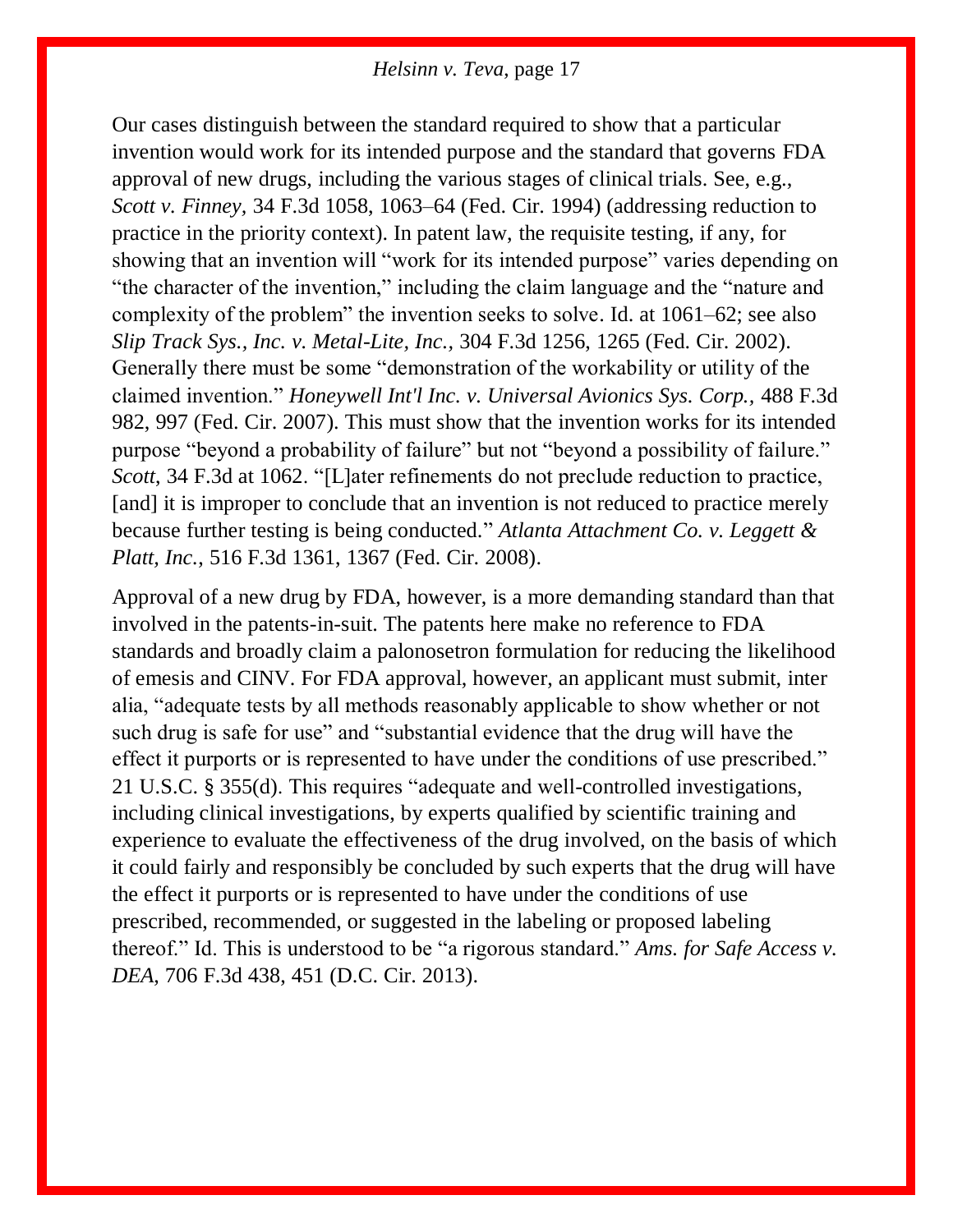Here, the district court based its finding that the invention was not reduced to practice before the critical date on insufficient testing for Helsinn to have "determined that the invention would work for its intended purpose." J.A. 159. The district court appeared to believe that Teva needed to meet the FDA standard, which requires finalized reports with fully analyzed results from successful Phase III trials. This is clear from the district court's reliance on the testimony of Helsinn's expert who "referred to FDA standards in forming his opinions in this case" and stated that FDA "articulated a statistical framework for being able to really know from the [clinical trial] data ... that a drug is working." J.A. 148. Through-out its opinion the district court found lack of reduction to practice for failure to establish "efficacy" under FDA standards, and the lack of fully analyzed Phase III studies as required by FDA. J.A. 159. The district court was influenced particularly by the fact that FDA found the so-called Study 2330 insufficient to demonstrate efficacy[.17](https://1.next.westlaw.com/Document/Ib18d09d02e9311e79de0d9b9354e8e59/View/FullText.html?navigationPath=Search%2Fv1%2Fresults%2Fnavigation%2Fi0ad73aa7000001643cbe420d3f3e34f7%3FNav%3DCASE%26fragmentIdentifier%3DIb18d09d02e9311e79de0d9b9354e8e59%26startIndex%3D1%26contextData%3D%2528sc.Search%2529%26transitionType%3DSearchItem&listSource=Search&listPageSource=9ecfb5dd764b033872c1b85917252153&list=ALL&rank=1&sessionScopeId=52a0e40fca98e38fcc59984ddf26ead6f5376bec34e916c8590f88dc43792fae&originationContext=Search%20Result&transitionType=SearchItem&contextData=%28sc.Search%29#co_footnote_B00172041546452) See, e.g., J.A. 34, 48–50, 56, 147, 151, 154–55.

The district court clearly erred by applying too demanding a standard. The completion of Phase III studies and final FDA approval are not pre-requisites for the invention here to be ready for patenting. The evidence is overwhelming that before the critical date of January 30, 2002, it was established that the patented invention would work for its intended purpose of reducing the likelihood of emesis.

• The 1995 report from Study 2330 demonstrated that three different doses, including the 0.25 mg dose, produced statistically significant results at the 5% level for the median time it took patients to experience an emetic episode after administration of [palonosetron.](https://1.next.westlaw.com/Link/Document/FullText?entityType=gdrug&entityId=I3ab3654d475111db9765f9243f53508a&originationContext=document&transitionType=DocumentItem&contextData=(sc.Default)) While this study did not show statistical significance for complete control of emesis or CINV for 24 hours, complete control is not a claim requirement. The invention is for reducing the likelihood of emesis, not necessarily completely preventing it, and the statistical significance for mean time to failure demonstrates that the product reduced the likelihood of emesis. Indeed, the Study 2330 final report concluded that the relevant dose of palonosetron "was effective in suppressing" CINV. J.A. 1636. Under our cases this is sufficient to establish that the invention here would work for its intended purpose of reducing the likelihood of CINV. See, e.g., [Z4 Techs., 507 F.3d at 1352](https://1.next.westlaw.com/Link/Document/FullText?findType=Y&serNum=2014119823&pubNum=0000506&originatingDoc=Ib18d09d02e9311e79de0d9b9354e8e59&refType=RP&fi=co_pp_sp_506_1352&originationContext=document&transitionType=DocumentItem&contextData=(sc.Search)#co_pp_sp_506_1352) (concluding that the intended purpose of the invention at issue was to reduce piracy, not to completely stop its occurrence).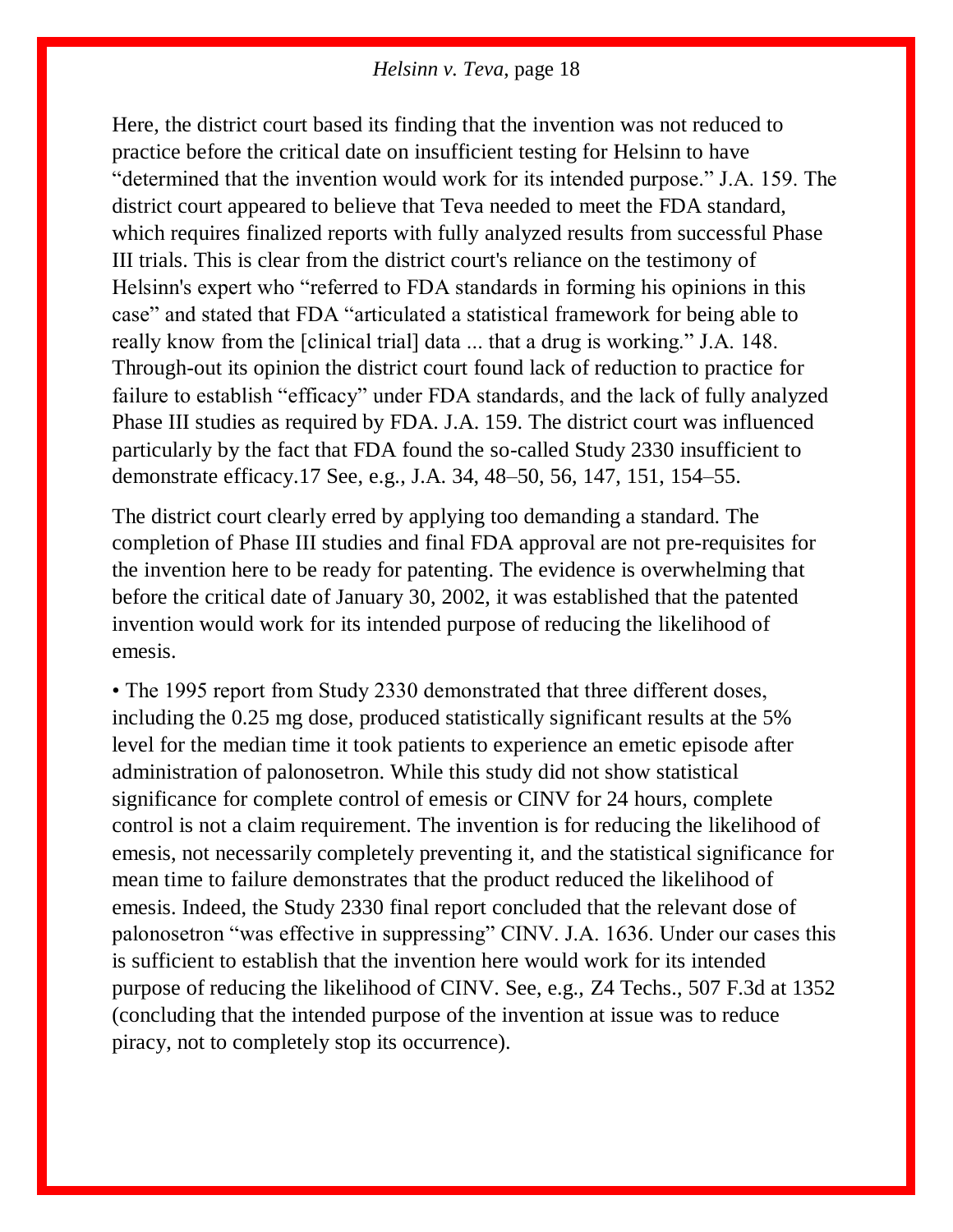• Giorgio Calderari, one of the named inventors of the patents-in-suit, characterized the results of the Phase II trial, Study 2330, as "yes, the product was showing some efficacy clearly." J.A. 524.

• Minutes from a July 1998 meeting of Helsinn's palonosetron team indicated that their "proposal [wa]s to test effec \*1374 tive doses seen in Phase 2," including the 0.25 mg dose. J.A. 1424 (emphasis added).

• The proposed protocols for Phase III trials that Helsinn submitted to FDA in November 1999 stated that the "[r]esults achieved in Phase II CINV studies suggest that [palonosetron](https://1.next.westlaw.com/Link/Document/FullText?entityType=gdrug&entityId=I3ab3654d475111db9765f9243f53508a&originationContext=document&transitionType=DocumentItem&contextData=(sc.Default)) is safe and effective in preventing nausea and vomiting following emetogenic chemotherapy," J.A. 3846, and "[d]ata from this study clearly demonstrate that the 3 μg/kg dose of [palonosetron](https://1.next.westlaw.com/Link/Document/FullText?entityType=gdrug&entityId=I3ab3654d475111db9765f9243f53508a&originationContext=document&transitionType=DocumentItem&contextData=(sc.Default)) is the minimal effective dose in preventing CINV," J.A. 3851.

• On September 14, 2000, Helsinn announced in a press release that "Phase II trials [had] demonstrated the efficacy of Palonosetron in the prevention of emesis with no significant side effects." J.A. 9983.

• On January 7, 2002, Helsinn prepared preliminary data tables analyzing the results from the first Phase III trial[.18](https://1.next.westlaw.com/Document/Ib18d09d02e9311e79de0d9b9354e8e59/View/FullText.html?navigationPath=Search%2Fv1%2Fresults%2Fnavigation%2Fi0ad73aa7000001643cbe420d3f3e34f7%3FNav%3DCASE%26fragmentIdentifier%3DIb18d09d02e9311e79de0d9b9354e8e59%26startIndex%3D1%26contextData%3D%2528sc.Search%2529%26transitionType%3DSearchItem&listSource=Search&listPageSource=9ecfb5dd764b033872c1b85917252153&list=ALL&rank=1&sessionScopeId=52a0e40fca98e38fcc59984ddf26ead6f5376bec34e916c8590f88dc43792fae&originationContext=Search%20Result&transitionType=SearchItem&contextData=%28sc.Search%29#co_footnote_B00182041546452) "[T]he preliminary data for Complete Response, which is the primary efficacy outcome measure for acute CINV, was 81.0% (153/189) for [palonosetron](https://1.next.westlaw.com/Link/Document/FullText?entityType=gdrug&entityId=I3ab3654d475111db9765f9243f53508a&originationContext=document&transitionType=DocumentItem&contextData=(sc.Default)) 0.25 mg." J.A. 81. This means that 81% of patients who received the 0.25 mg dose of [palonosetron](https://1.next.westlaw.com/Link/Document/FullText?entityType=gdrug&entityId=I3ab3654d475111db9765f9243f53508a&originationContext=document&transitionType=DocumentItem&contextData=(sc.Default)) experienced relief from CINV for 24 hours. As one of the named inventors of all four patents explained, these data showed that the 0.25 mg dose of [palonosetron](https://1.next.westlaw.com/Link/Document/FullText?entityType=gdrug&entityId=I3ab3654d475111db9765f9243f53508a&originationContext=document&transitionType=DocumentItem&contextData=(sc.Default)) "reduced the likelihood of CINV in those subjects." J.A. 593.

• In a 2007 declaration submitted to overcome an initial rejection by the examiner during prosecution, Giorgio Calderari and four of the other named inventors of the patents-in-suit stated that "[t]he formulations ... were completed sometime before March 24, 1999" and that they "had invented and were in possession of all of the subject matter currently claimed ... as of March 24, 1999." J.A. 1411–12. This was clarified at trial as referring to the claimed invention, i.e., "a pharmaceutically stable solution for reducing emesis or reducing the likelihood of emesis." J.A. 527  $(154:16-22; 156:1-9).$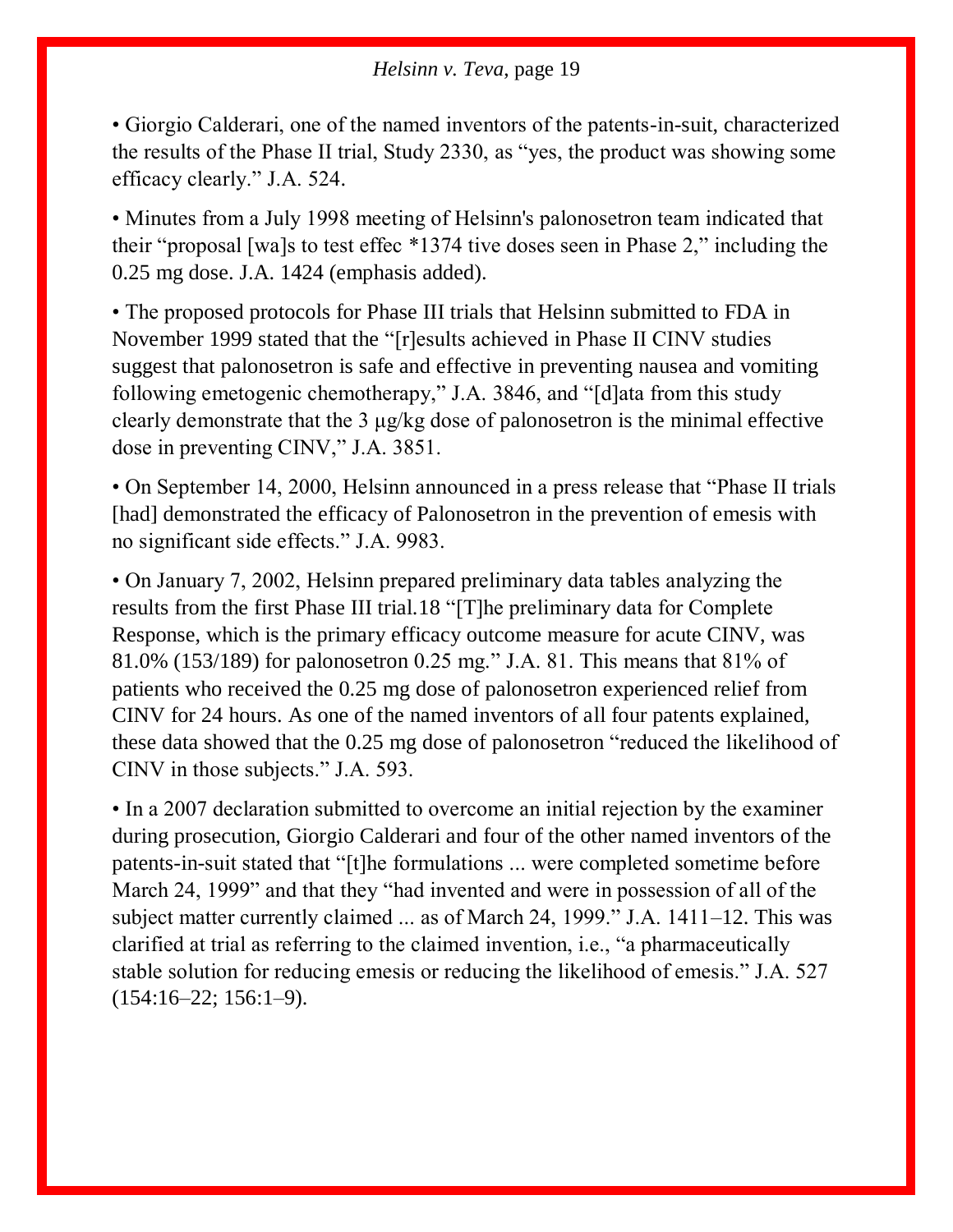• In a 2010 declaration corresponding to another related palonosetron patent application[,19](https://1.next.westlaw.com/Document/Ib18d09d02e9311e79de0d9b9354e8e59/View/FullText.html?navigationPath=Search%2Fv1%2Fresults%2Fnavigation%2Fi0ad73aa7000001643cbe420d3f3e34f7%3FNav%3DCASE%26fragmentIdentifier%3DIb18d09d02e9311e79de0d9b9354e8e59%26startIndex%3D1%26contextData%3D%2528sc.Search%2529%26transitionType%3DSearchItem&listSource=Search&listPageSource=9ecfb5dd764b033872c1b85917252153&list=ALL&rank=1&sessionScopeId=52a0e40fca98e38fcc59984ddf26ead6f5376bec34e916c8590f88dc43792fae&originationContext=Search%20Result&transitionType=SearchItem&contextData=%28sc.Search%29#co_footnote_B00192041546452) Sergio Cantoreggi and two named inventors of the ['724,](https://1.next.westlaw.com/Link/Document/FullText?findType=Y&serNum=2025341149&pubNum=0004074&originatingDoc=Ib18d09d02e9311e79de0d9b9354e8e59&refType=PA&docFamilyGuid=I93ce3799863c11e0af6af9916f973d19&originationContext=document&transitionType=DocumentItem&contextData=(sc.Search)) ['725,](https://1.next.westlaw.com/Link/Document/FullText?findType=Y&serNum=2025341194&pubNum=0004074&originatingDoc=Ib18d09d02e9311e79de0d9b9354e8e59&refType=PA&docFamilyGuid=I93ce3782863c11e0af6af9916f973d19&originationContext=document&transitionType=DocumentItem&contextData=(sc.Search)) and ['424 patents](https://1.next.westlaw.com/Link/Document/FullText?findType=Y&serNum=2025489000&pubNum=0004074&originatingDoc=Ib18d09d02e9311e79de0d9b9354e8e59&refType=PA&docFamilyGuid=Id996376d971611e0a34df17ea74c323f&originationContext=document&transitionType=DocumentItem&contextData=(sc.Search)) submitted a declaration stating that they "had conceived the invention ..., and reduced it to practice, before November 16, 2001," J.A. 2921 ¶ 2, and "had conceived the idea to use [palonosetron](https://1.next.westlaw.com/Link/Document/FullText?entityType=gdrug&entityId=I3ab3654d475111db9765f9243f53508a&originationContext=document&transitionType=DocumentItem&contextData=(sc.Default)) for the treatment of acute and delayed-onset CINV, and had conducted clinical trials in humans to test this idea, at least as early as October 2, 2001," J.A. 2921 ¶ 3. The declaration concluded that "[m]ost important, [they] had successfully tested the method in human patients, and [they] had done so before October 2, 2001 (the date the [Phase III] study was completed)." J.A. 2923 \*1375 ¶ 18. The district court found that these statements in the 2010 declaration "were literally true." J.A. 158.

These results consistently showed that the invention worked for its intended purpose, from the final report for the 1995 Phase II trial to the preliminary results in January 2002 from a Phase III trial. Under the district court's unduly restrictive standard, Helsinn could not have filed a valid patent application before the critical date of January 30, 2002. Such a standard would preclude the filing of meritorious patent applications in a wide variety of circumstances. The evidence that the formulation was ready for patenting is overwhelming, and the District Court's contrary conclusion—applying the wrong standard—was clearly erroneous. There is simply no tenable argument that, before the critical date, Helsinn was unable to file a patent application that met the requirements of [35 U.S.C. § 112](https://1.next.westlaw.com/Link/Document/FullText?findType=L&pubNum=1000546&cite=35USCAS112&originatingDoc=Ib18d09d02e9311e79de0d9b9354e8e59&refType=LQ&originationContext=document&transitionType=DocumentItem&contextData=(sc.Search))[.20](https://1.next.westlaw.com/Document/Ib18d09d02e9311e79de0d9b9354e8e59/View/FullText.html?navigationPath=Search%2Fv1%2Fresults%2Fnavigation%2Fi0ad73aa7000001643cbe420d3f3e34f7%3FNav%3DCASE%26fragmentIdentifier%3DIb18d09d02e9311e79de0d9b9354e8e59%26startIndex%3D1%26contextData%3D%2528sc.Search%2529%26transitionType%3DSearchItem&listSource=Search&listPageSource=9ecfb5dd764b033872c1b85917252153&list=ALL&rank=1&sessionScopeId=52a0e40fca98e38fcc59984ddf26ead6f5376bec34e916c8590f88dc43792fae&originationContext=Search%20Result&transitionType=SearchItem&contextData=%28sc.Search%29#co_footnote_B00202041546452)

The district court and Helsinn on appeal rely on our decision in [Omeprazole](https://1.next.westlaw.com/Link/Document/FullText?findType=Y&serNum=2016791128&pubNum=0000506&originatingDoc=Ib18d09d02e9311e79de0d9b9354e8e59&refType=RP&originationContext=document&transitionType=DocumentItem&contextData=(sc.Search)) to argue that the results from Phase III trials must be analyzed in order to draw a valid conclusion regarding whether the invention works for its intended purpose. See [Omeprazole, 536 F.3d 1361.](https://1.next.westlaw.com/Link/Document/FullText?findType=Y&serNum=2016791128&pubNum=0000506&originatingDoc=Ib18d09d02e9311e79de0d9b9354e8e59&refType=RP&originationContext=document&transitionType=DocumentItem&contextData=(sc.Search)) But there is no general rule that Phase III trials must be completed before a product is ready for patenting, just as there is no general rule that Phase III trials are irrelevant. Each case must be decided based on its own facts. And this case is not like [Omeprazole.](https://1.next.westlaw.com/Link/Document/FullText?findType=Y&serNum=2016791128&pubNum=0000506&originatingDoc=Ib18d09d02e9311e79de0d9b9354e8e59&refType=RP&originationContext=document&transitionType=DocumentItem&contextData=(sc.Search)) In [Omeprazole,](https://1.next.westlaw.com/Link/Document/FullText?findType=Y&serNum=2016791128&pubNum=0000506&originatingDoc=Ib18d09d02e9311e79de0d9b9354e8e59&refType=RP&originationContext=document&transitionType=DocumentItem&contextData=(sc.Search)) there was significant uncertainty going into Phase III trials regarding whether the formulation would "solve the twin problems of in vivo stability and long-term storage" that had been identified after Phase II trials. [Id. at 1373](https://1.next.westlaw.com/Link/Document/FullText?findType=Y&serNum=2016791128&pubNum=0000506&originatingDoc=Ib18d09d02e9311e79de0d9b9354e8e59&refType=RP&fi=co_pp_sp_506_1373&originationContext=document&transitionType=DocumentItem&contextData=(sc.Search)#co_pp_sp_506_1373) (internal quotation marks omitted).